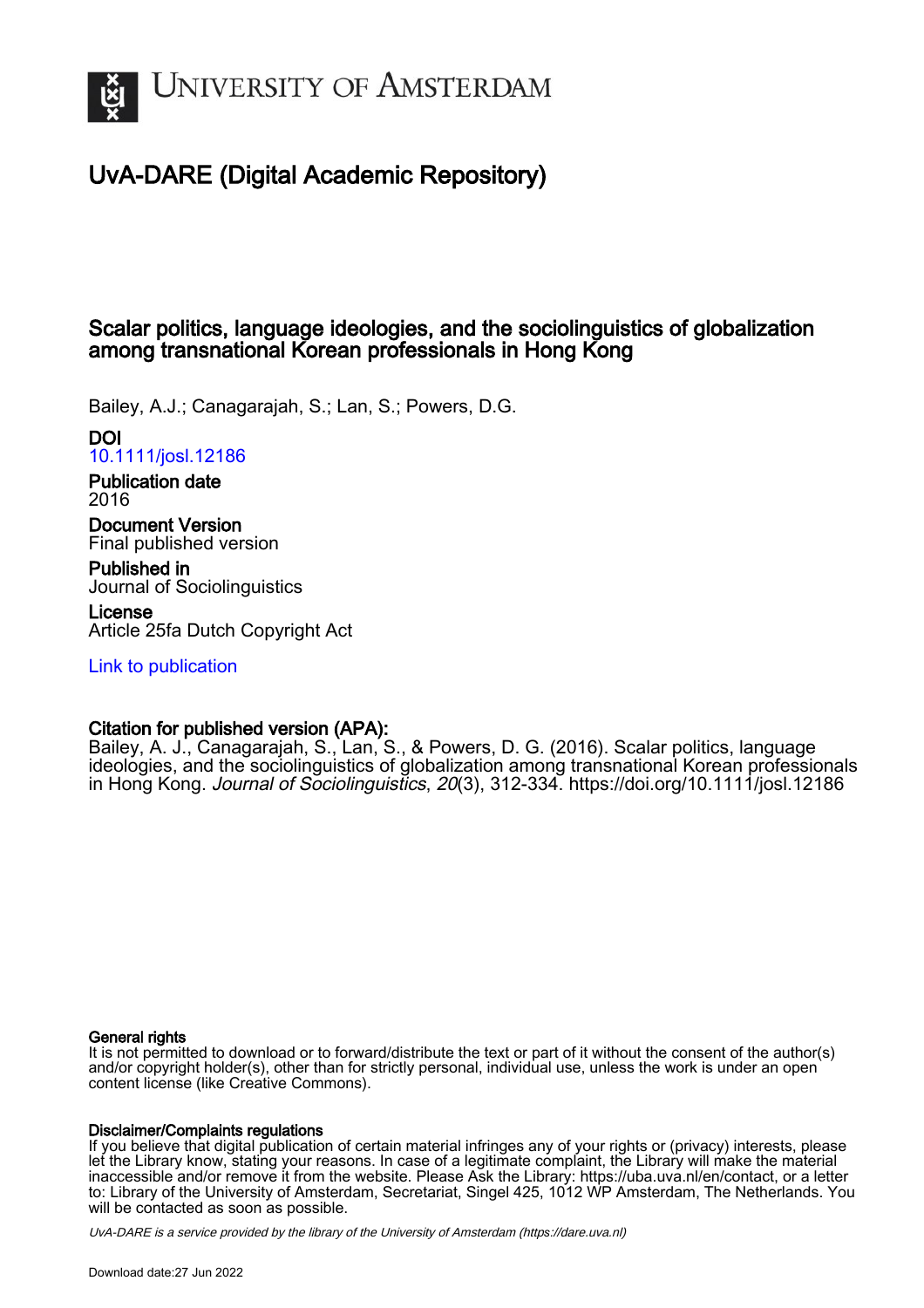# Scalar politics, language ideologies, and the sociolinguistics of globalization among transnational Korean professionals in Hong Kong<sup>1</sup>

# Adrian J. Bailey,<sup>a</sup> Suresh Canagarajah,<sup>b</sup> Shanshan Lan<sup>c</sup> and Devereux Gong Powers<sup>d</sup>

a. Hong Kong Baptist University, Hong Kong b. Pennsylvania State University, U.S.A. c. The University of Amsterdam, The Netherlands d. Brandeis University, Massachusetts, U.S.A.

This paper argues that the sociolinguistics of globalization is accompanied by a constitutive scalar politics. Based on ten interviews with Korean professionals in Hong Kong, we report that Korean migrants' use and experience of English is characterized by competing language ideologies we identify as: Pragmatic English/Perfect English, Multilingualism/English Only, and Global Language/Local Language. Tensions within these ideologies were revealed as respondents referenced the contexts of their daily lives as intersecting sets of geographic, temporal, and social scales. We discuss how sociolinguistic relations associated with the transnational lifecourse, hybridizing identity, and racialization were imagined in ways that re-negotiated these scales to serve the interests of the participants and provide coherence to their communicative practices. Sociolinguistic relations both reference scales and constitute them. We conclude that attending to scales and scalar politics provides a better explanatory framework for the ways the uneven linguistics markets of globalization are negotiated by transnational subjects.

本文认为全球化的社会语言学与尺度政治是相互辅助的关系。基于对十 位香港韩裔专业人士的访谈资料,我们发现韩裔移民对英语的运用和体验 反映出几种相互竞争的语言意识形态:实用英语/完美英语,语言多元化/单 一英语,全球语言/地方语言。这些语言意识形态之间的张力体现为地域、 时间和社会尺度在受访者日常生活中的互相交错。我们探讨与跨国人生 历程,身份混杂化,和种族化相关的社会语言关系如何重新协调这些尺度, 使受访者受益并为他们的沟通实践提供连贯性。社会语言关系不仅指代 尺度而且建构尺度。在结论里我们认为关注尺度及尺度政治为跨国主体 协调不均衡的全球化语言学市场提供了一个更好的诠释框架。[Chinese]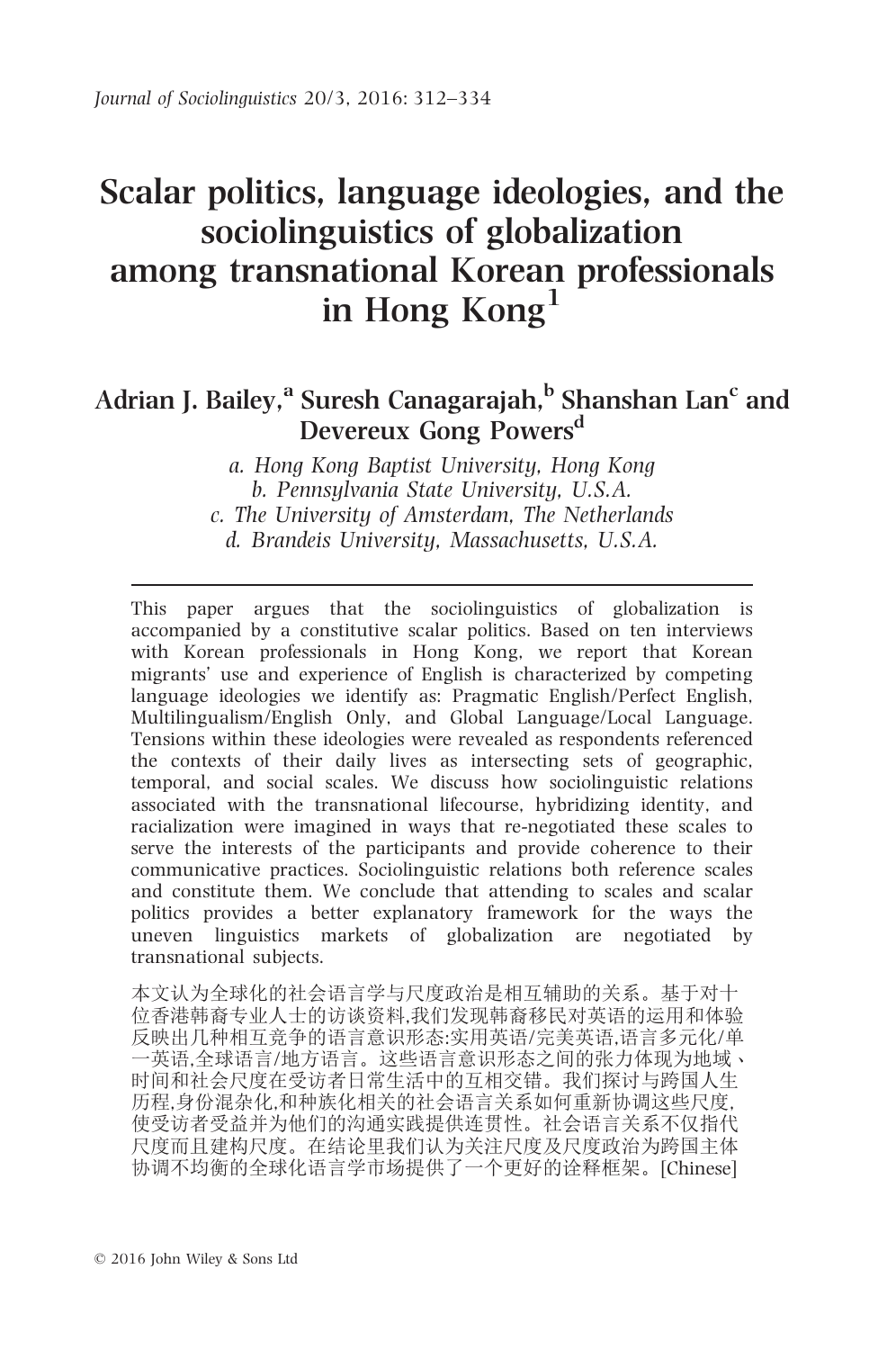KEYWORDS: Transnationalism, English, Korea, Hong Kong, language ideology, scale

#### 1. INTRODUCTION

There is a burgeoning literature on the sociolinguistics of globalization (Blommaert 2010; Canagarajah 2013; Park and Wee 2012; Pennycook 2010). In the case of empirical studies of Korean migrants, research has accented the complexities of language choices arising from links between transnationalism, language ideologies, and negotiations of identity (Kang 2012; Park 2009; Song 2012). Indeed, Park and Lo (2012: 147) explicitly argue that transnational South Korea should be treated as a relevant site for 'refining, reframing, and reconsidering the current sociolinguistics of globalization.' In response to this call, our work reconsiders the sociolinguistics of globalization by unpacking the significance of context and generating knowledge about the resources, linguistic and non-linguistic, that may be at the disposal of migrants in negotiating the contexts of daily life. As Blommaert (2010: 2) notes, it is important to know how the 'sociolinguistics of mobile resources [are] framed in terms of trans-contextual networks, flows, and movements.'

There is a good deal of multi-disciplinary attention to how the contexts in and through which language is used and practiced affects the sociolinguistics of globalization (Collins, Slembrouck and Baynham 2009; Fast 2012). While scholars have long recognized that languages and social practices acquire different meanings in different settings, a series of recent interventions seek to more critically theorize the roles of context in such multiplicity (Pennycook 2010; Valentine, Sporton and Nielsen 2008). For example, Silverstein argues that language ideologies pivot on evaluations that individuals make for language in respect of its 'appropriateness-to and effectiveness-in context' (2003: 195). Similarly, in research on the language practices of transnational Koreans, Song (2012: 40) emphasizes that language ideologies are adopted in a 'contextually specific' manner. While already a difficult construct to define, context has become more contested in the 'time/space compression' (Harvey 2005) accompanying globalization and transnationalism (Lam and Warriner 2012).

Our paper intervenes in debates on context by extending scholarship on scales (Fortier 2006; Moore 2008). Our argument unfolds as follows. First, we differentiate the concept of scales from the concept of scalar politics. We next describe a research design that focuses on the language ideologies of professional Korean migrants living in Hong Kong. Third, we identify multiple language ideologies, and explore how tensions within these ideologies are framed by respondents using ideas about the geographic, temporal, and social scales of their daily lives. We then discuss how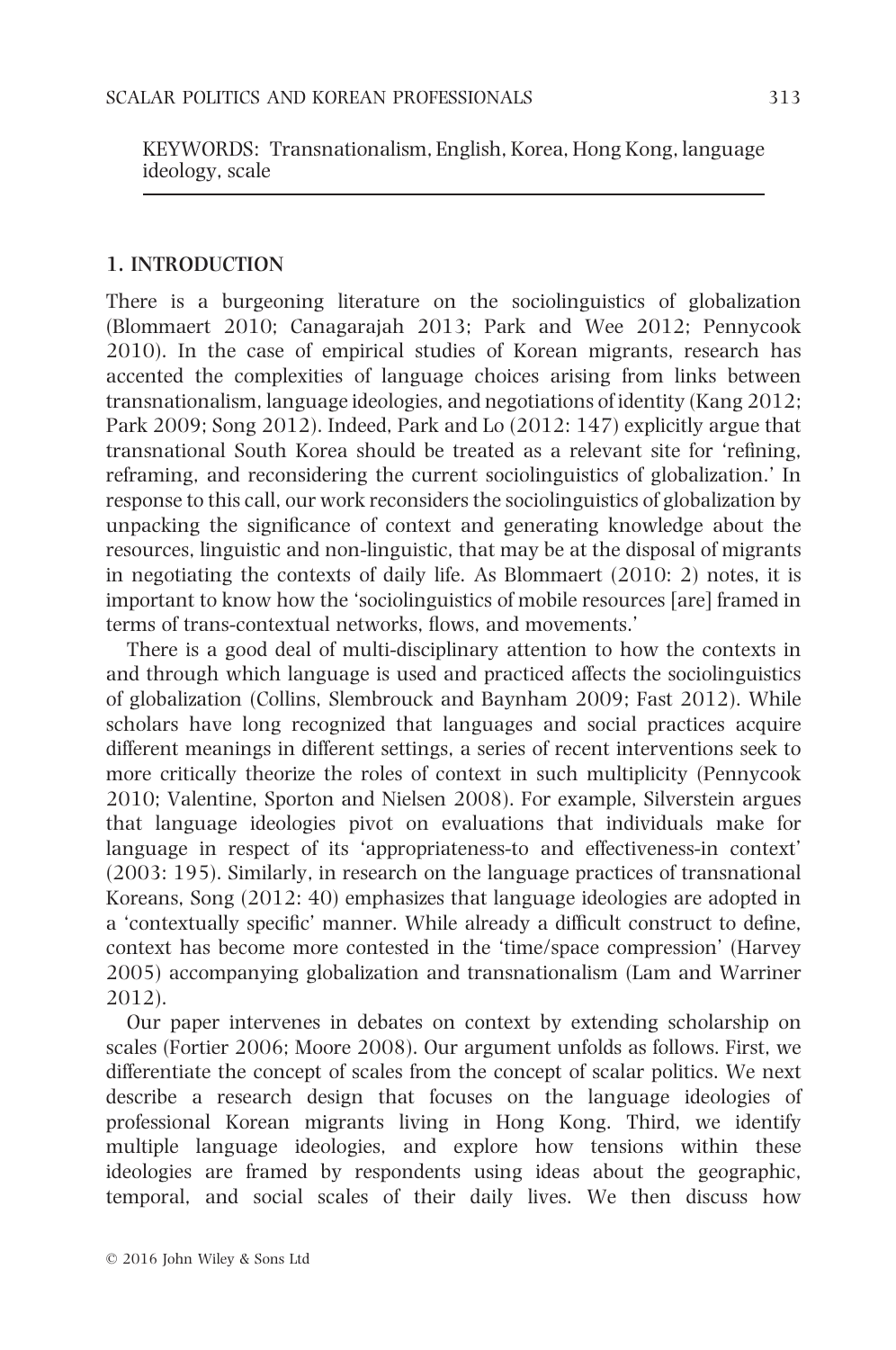re-negotiations of these scales can be understood as scalar politics which transforms contexts and sociolinguistic relations.

## 2. RETHINKING SCALES AND SCALAR POLITICS

In this study, we explore the relationship between scalar politics and language ideologies. Following Silverstein, we define language ideology as 'sets of beliefs about language articulated by users as a rationalization or justification of perceived language structure and use' (1979: 193). Recent research on the sociolinguistics of globalization among South Koreans has described wide variation in language ideologies. One tranche of findings emphasizes the role of identity politics in context-bound sociolinguistic practices. Park's (2009) study on Korean attitudes toward learning and using English in Korea identifies three ideologies:

- necessitation (that one needs English for instrumental purposes);
- externalization (that English is an alien language from which one must detach oneself); and
- self-deprecation (that Koreans can never achieve true proficiency in English).

Diverse language ideologies have implications for daily life through contextbound identity politics. For example, Song (2012) describes how Koreans in the U.S. use two language ideologies in their daily lives: namely, language as economic commodity; and language as cosmopolitan membership. While the first enables them to tap into the status of English as a linguistic resource for jobs, the latter enables them to index their identity as cosmopolitans with cultural capital. Song links these ideologies with Park's (2009) ideology of necessitation.

Recent work has expanded the focus upon identity. In research on Korean educational migrants in Singapore, Kang (2012) describes a new type of transnational subject, the 'Asian Global'. Kang also points to an ideology of pragmatism which foregrounds the instrumental value of language and downplays implications for identity. The pragmatic ideology frees respondents from views of language that can pose identity conflicts while also opening up language for more practical purposes. Moreover, in other contexts, Koreans use socially dis-privileged languages, such as Singlish, for purposes of solidarity with local Singaporeans. To justify this, Koreans invoke an ideology of sociolinguistic competence which puts value on the ability to switch languages and, by implication, on the ability to decode the appropriateness of language use in context. Kang's research strongly suggests that language users are sensitive to the multiple contexts of sociolinguistic relations.

The present study represents our efforts to introduce an explicit scalar perspective to existing literature on the sociolinguistics of globalization. While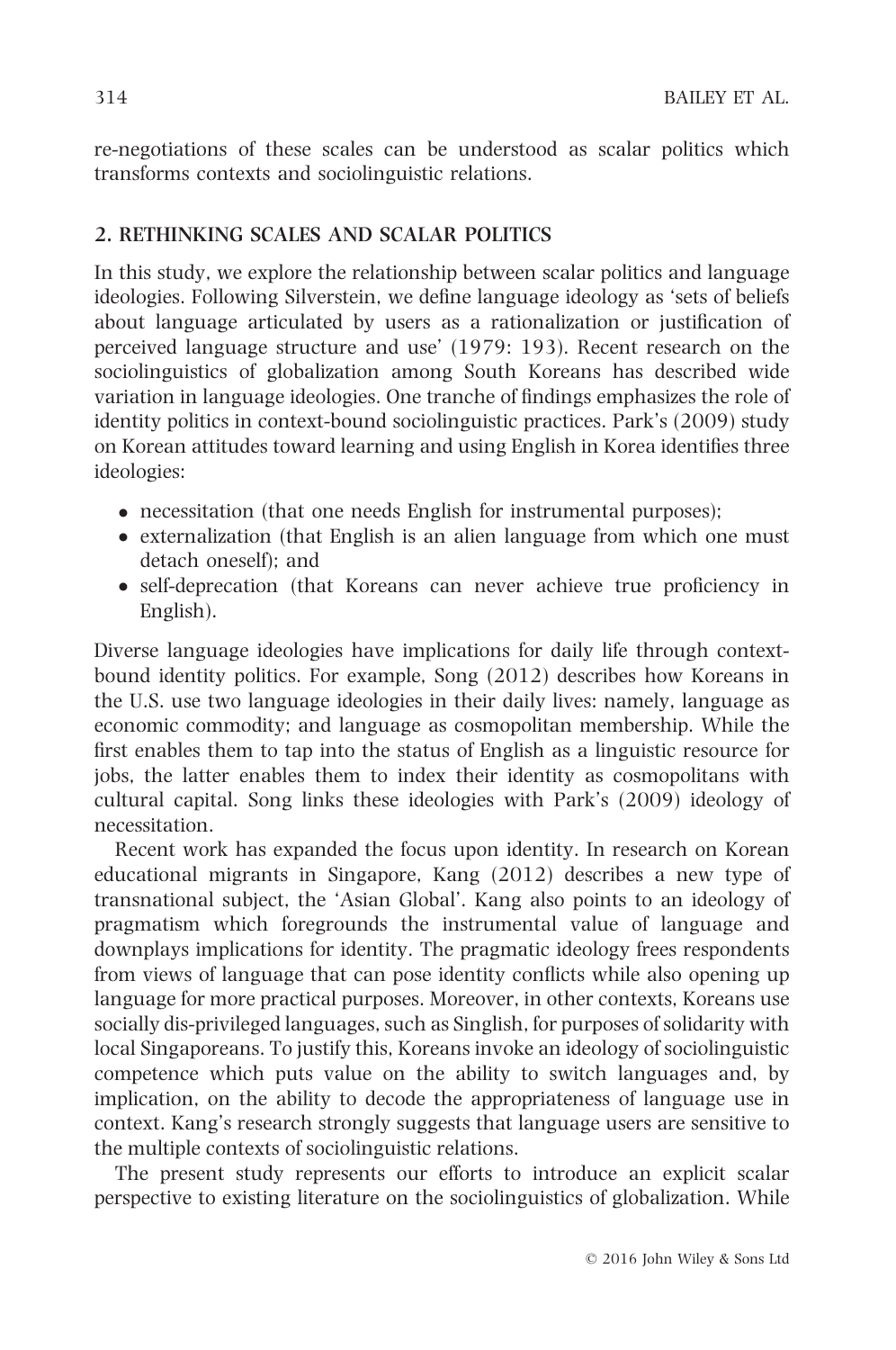some scholars in human geography emphasize the socially constructed nature of geographical scales (Valentine, Sporton and Nielsen 2008), Brenner (2011) calls for a shift from scales analysis to the examination of scaling processes, i.e. the recalibration of scalar hierarchies and interscalar relations in late capitalist construction of new state spaces. Locating sociolinguistic processes within the uneven networks and vertical hierarchies of globalization, Blommaert (2005) operationalizes a scale concept that regards language as a placed resource with a value determined by its vertical position in the global hierarchy. Language statuses and norms are then defined by Blommaert according to scaled hierarchies. Prestige languages of the West (e.g. English) are of a higher scale, while languages in less developed communities (e.g. Swahili) are of lower scale. Similarly, elite language varieties (e.g. native-speaker varieties of English) are of higher scale, and non-native varieties (e.g. Chinese or Nigerian Englishes) are of lower. Therefore, 'prestige varieties of language' are treated as 'high-mobility resources' which unlock and 'allow mobility across situations and scale-levels' (Blommaert 2010: 12).

While inspired by Blommaert's attention to unequal power relations embedded in different geopolitical localities, we also recognize the limitation of his conceptualization of scales as fixed, objective and predefined. Writing at the intersection of scales analysis and educational linguistics, Canagarajah and De Costa (2015) propose to treat scales not merely as epistemological constructs but as a category of practice (cf. Moore 2008). The two authors argue:

It is not scales themselves (as perhaps containers of social and communicative life) that are of interest, but scaling practices ... This notion of scale as a verb rather than a noun gives importance to constructs such as rescaling, scale jumping, and scale differentiation – all relating to the ways scales are practiced in social life. (2015: 3)

Our research thus makes a distinction between scales and scalar politics in order to address the dynamic nature of scaling process and the shifting power relations involved. By scale, we refer to the scope (reach) and hierarchies of context. Considering the contexts of daily life, we identify geographic scales that are sites of living and working (for example, some sites may be seen as local and others as global), temporal scales that are rhythms, timings, and transitions of daily life (for example, acquiring language competency, lifecourse changes), and social scales that are social networks which may involve distinctions based around generation, class, ethnicity, and racialization. Practices of daily life mean such scales are rarely experienced and understood in isolation, and tend to be intersectional.

While scales denoting the properties of contexts can be perceived as static, our concept of scalar politics refers to the contested processes through which different scales are interconnected to each other via shifting power relations. Scalar politics imply the possibility for the reconfiguration or transformation of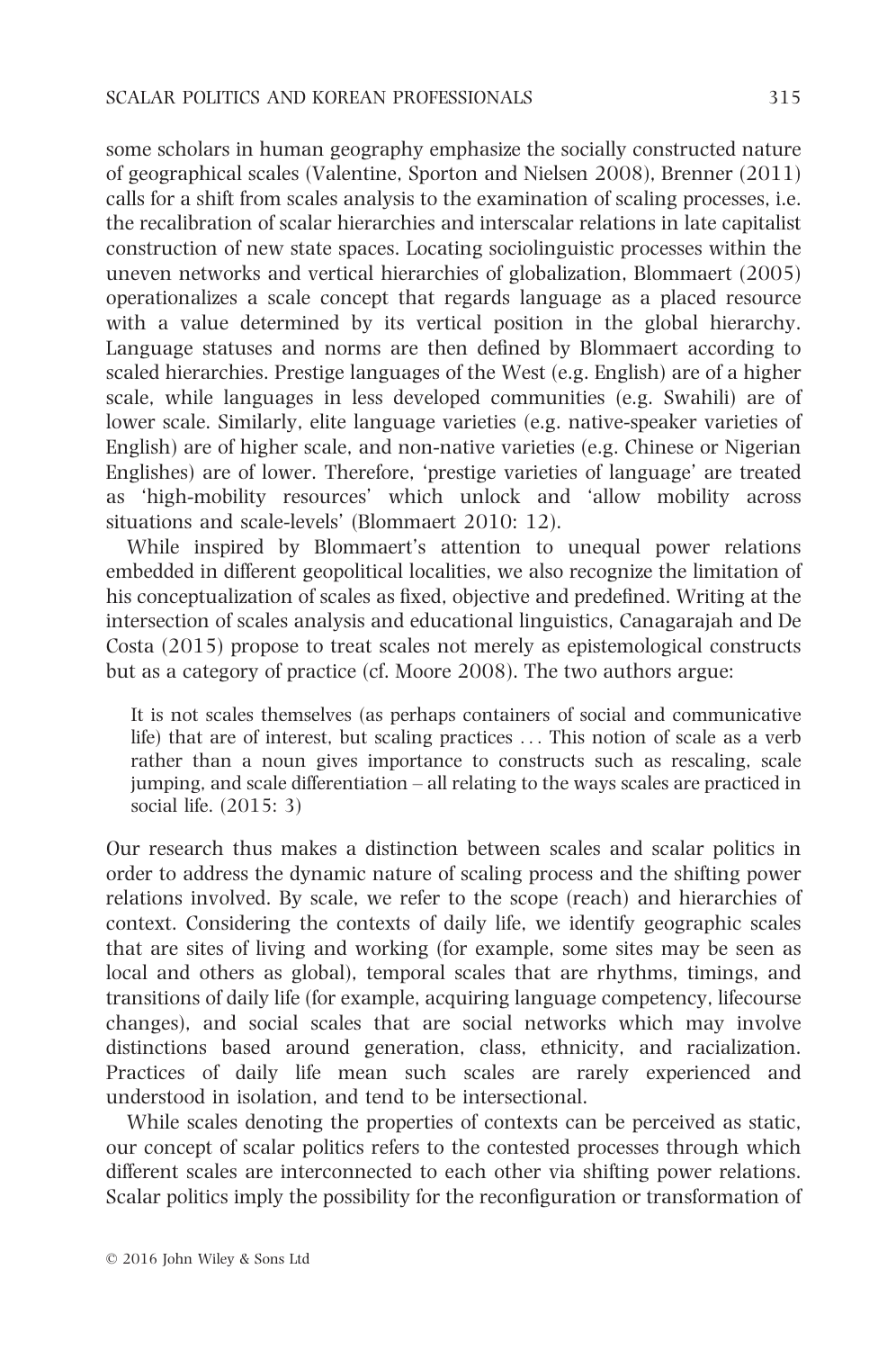interscalar relations by the strategic linguistic practices of transnational migrants. To date, scholars have identified two dimensions of interscalar relations: the horizontal and the vertical (Brenner 2004; Lam and Warriner 2012). While the horizontal refers to practices across geographical scales (for example, the local, national, transnational and global), the vertical highlights hierarchical power relations embedded in the practices of daily life. In arguing for a view of scalar politics as 'contextualizing processes' we attend to important overlaps and intersections between the horizontal and the vertical dimensions in the recalibration and renegotiation of interscalar relations.

In addition, and following Silverstein (2003: 195), we argue that scalar politics are relational and constitutive. That is, scalar politics both reflect daily life and social practices (including language practices) and also 'place' and 'police' sets of resources which are selectively available for actors (Bailey, Mupakati and Magunha 2014; Fast 2012). As Xiang implies, scales may be renegotiated based on 'the scope of coordination and mobilization that arises from collective actions, which in turn generates new capacity for the actors' (2013: 284). In summary, we explore migrants' efforts to accommodate, evade, or reconfigure linguistic and scalar hierarchies by examining tensions within language ideologies and scalar politics.

#### 3. LANGUAGE USE AMONG KOREAN PROFESSIONALS IN HONG KONG

To our knowledge, no prior research has investigated language use among Korean migrant professionals living in Hong Kong, despite the city being an important node within the Korean transnational field. Apart from being a regional and global entrepôt for transnational migration, Hong Kong is also a web of multi-stranded migration flows with mainland China. Hong Kong's network connections means it has a diverse linguascape in which the daily experience of language goes beyond a simple native/non-native or fluent/ non-fluent binary (cf. Canagarajah 2013). Language use, including by Koreans, has the potential to be complex and contested.

Hong Kong currently has two official languages: Chinese and English. While the particular variety of Chinese is not legally specified, Cantonese is the most socially and culturally important language for the majority of Hong Kong residents (Lin 1997), and thus Cantonese is the de facto variety most commonly used in official communications. English was actually the only official language from 1883 to 1974, due to British colonial rule. Today, the influence of English in Hong Kong's education system is reinforced by the hegemonic discourses of global capitalism. In the multilingual and postcolonial society of Hong Kong, there is little stigma attached to speaking English with a local accent or using grammatical conventions that deviate from native-speaker norms. Lin argues that the free 'intertwining of Cantonese and English words in the everyday public and private life of Hong Kong people ... serves as distinctive linguistic and cultural markers of "Hong Kong-ness"' (2006: 288). However, following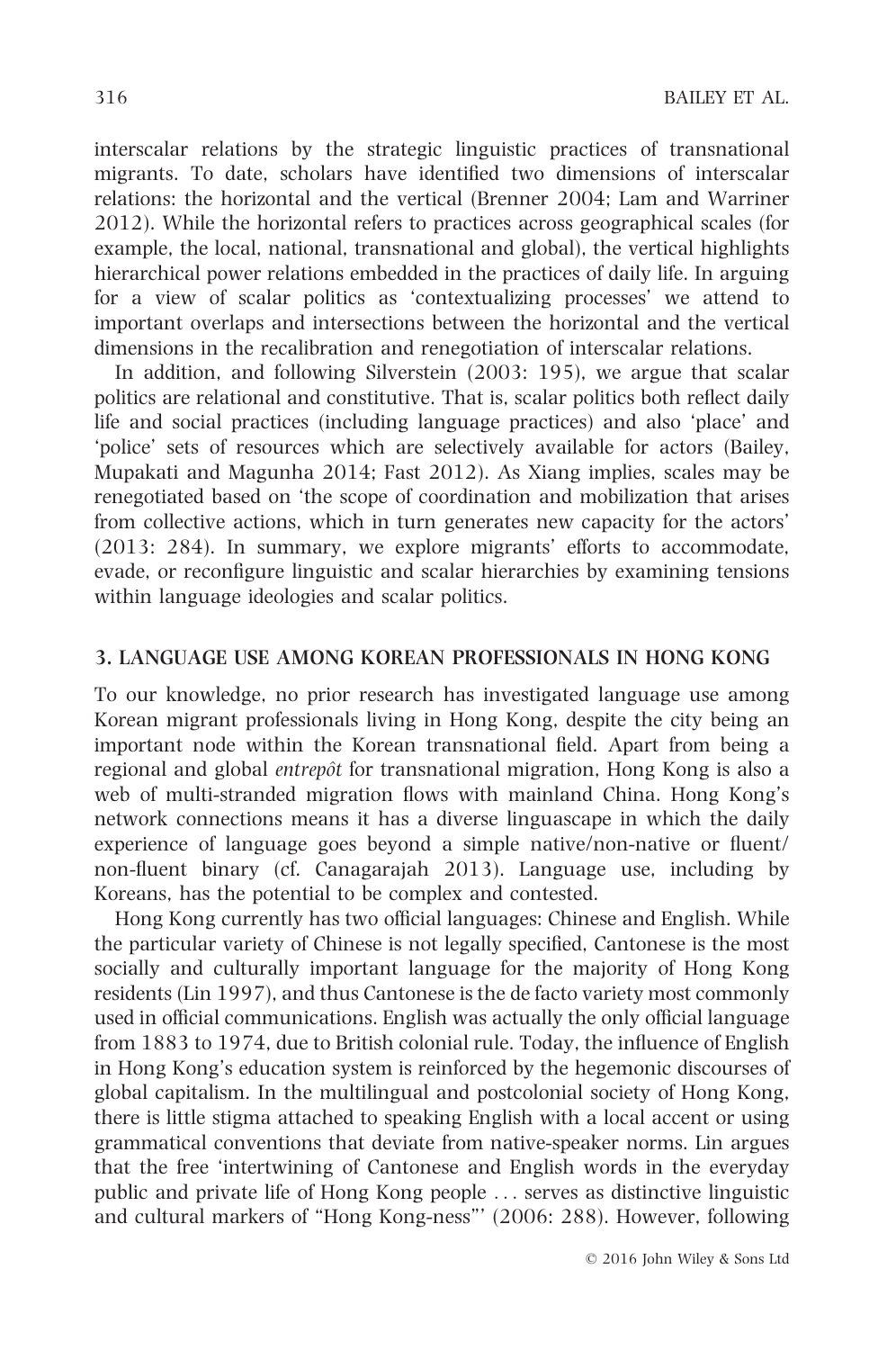Hong Kong's handover to Mainland China in 1997 and the increasing importance of cross-border business interactions, Mandarin Chinese has also gained traction as a major language of use in Hong Kong.

Korean migration to Hong Kong can be largely traced back to 1945. Based on 2011 data from the Hong Kong Immigration Department, the South Korean Consulate reported that there were 13,288 South Korean nationals living in Hong Kong. Most belong to the upper-middle class with approximately 81.9 percent of Koreans employed in Hong Kong working in professional, managerial, or administrative capacities (Hong Kong Population Census Office 2011). Over the last two decades, the so-called 'Korean Wave' has lent positive public perception toward Korean culture. Interest in Korean TV dramas and pop music in Hong Kong has rendered Korean language learning a growing trend among college students and young professionals (Kim 2010; Lin and Tong 2007).

In this study, Bailey, Lan, and Powers conducted semi-structured interviews with ten self-identified Korean professionals in Hong Kong. Respondents were chosen through snowball sampling and asked 19 questions regarding their backgrounds, attitudes, workplace interactions, and language negotiation strategies. The interviews were conducted in English and lasted between 45 and 90 minutes. Follow-up questions were posed as necessary to elaborate on particular responses. The interviews were taped and transcribed. $<sup>2</sup>$  Analysis</sup> proceeded in two steps. First, all authors read all transcripts to identify language ideologies and the bases of these ideologies. As introduced in the next section, we identified three sets of ideologies which each showed multiplicity. Second, we re-examined how the respondents framed their language ideology to explore possible links with broader sociolinguistic relations, material which forms the basis for section five, below.

Table 1 summarizes key biographical details about our ten respondents. Four worked in public universities (two as tenure-track faculty members, and two as Korean language instructors); four worked in corporate settings (in banking, shipping, advertising, and design); and two in private enterprises (in medicine and tutoring). All ten had higher education degrees, and five had received those degrees in the United States. In terms of ethnic background, nine of our respondents were full Korean and one was half-Korean, half-Chinese. Three respondents were male.

In general, the respondents represent the diversity of professional, educational, and familial situations found in transnational life. Koreans live in Hong Kong as part of transnational and inter-generational family units to advance and balance adult careers, children's education, parents' health, and so forth. Korean transnational life involves commitment to juggling often simultaneously competing demands from work, school, and home. Consider Jasmine: now in her late thirties, Jasmine is Korean-born and moved with her parents to Singapore as an eighth grader and stayed there for three years. The family then moved back to South Korea, where she obtained her bachelor's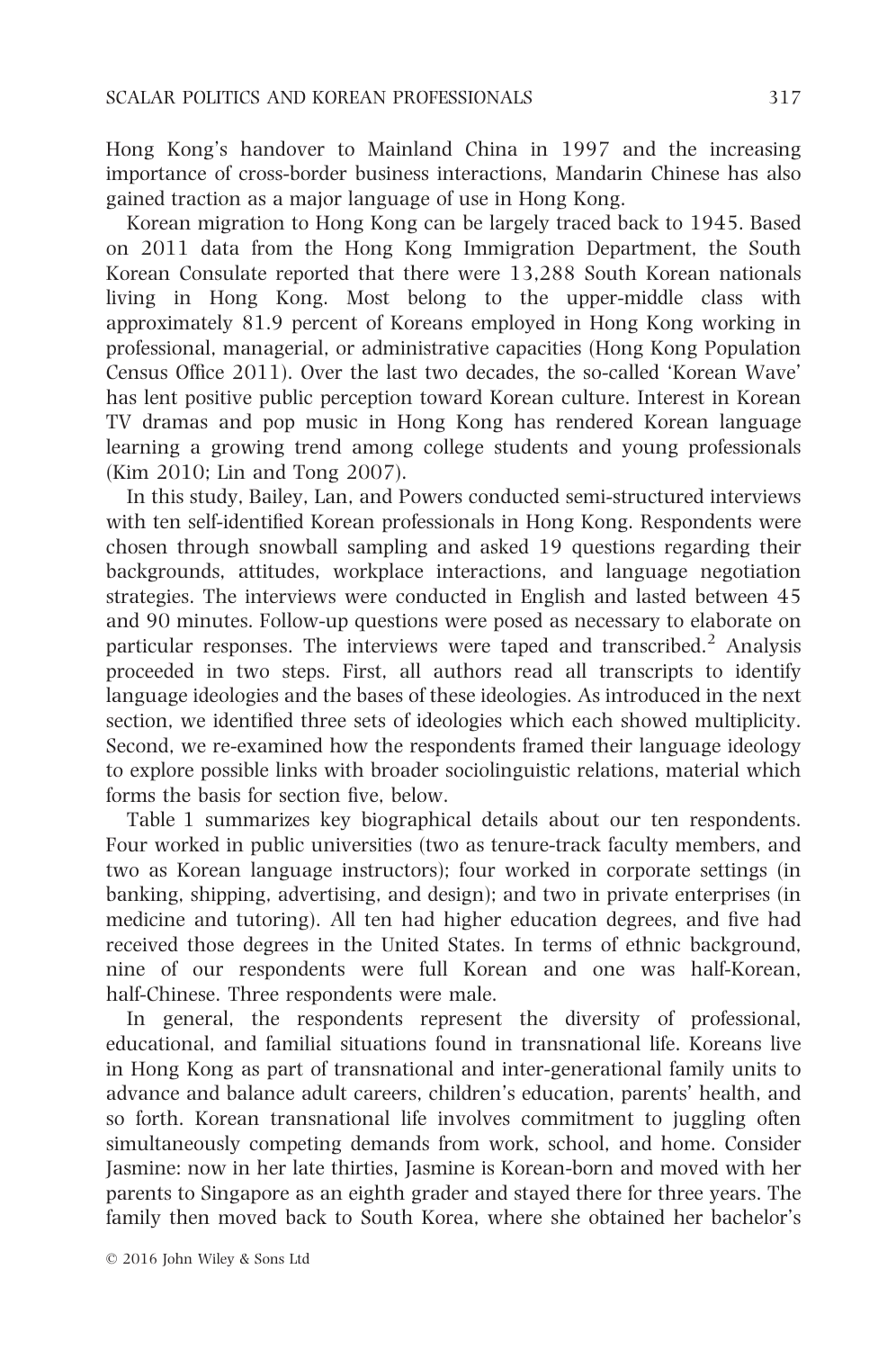| Pseudonym       | Gender | Age       | <b>Marital status</b>                | Job title                             | Type of<br>company            |
|-----------------|--------|-----------|--------------------------------------|---------------------------------------|-------------------------------|
| Violet          | F      | $35 - 40$ | Married.<br>children                 | Financial<br>manager                  | Swiss German<br>bank          |
| <b>J</b> asmine | F      | Late 30s  | Single                               | Professor                             | Local university              |
| David           | M      | 50s       | Married to<br>Sheila.<br>no children | Chiropractor                          | Local/expat<br>clinic         |
| John            | M      | Early 40s | Married.<br>children                 | Professor                             | Local<br>university           |
| Daisy           | F      | 33        | Single                               | Korean<br>language<br>instructor      | Local<br>university           |
| Nancy           | F      | 32        | Single                               | Korean<br>language<br>instructor      | Local<br>university           |
| Esther          | F      | 25        | Single                               | Interior<br>designer                  | Local design<br>firm          |
| Amy             | F      | 35        | Single                               | Senior sales/<br>marketing<br>manager | Japanese<br>cargo<br>company  |
| Derek           | M      | 27        | Single                               | English/math<br>tutor                 | Local<br>tutoring<br>center   |
| Sheila          | F      | 40        | Married to<br>David.<br>no children  | PR manager                            | Korean<br>advertising<br>firm |

Table 1: Respondent biographical details

Source: Author survey 2013

and master's degrees. She then moved to the U.S. for doctoral studies in Southern California. She did postdoctoral teaching for a year in upstate New York, followed by another year of postdoctoral work in Japan, before taking up her present post in Hong Kong a year before we spoke with her. Some respondents viewed Hong Kong as a stepping stone toward further international experiences, particularly in the U.S., while others saw it as a bridge back to South Korea. Some saw their lives in Hong Kong continuing indefinitely. As we describe below, the transnational trajectories of their lives were always on our respondents' minds.

Our respondents were asked in particular to relate their experience with four languages: English, Korean, Cantonese, and Mandarin. We asked each respondent to self-report their spoken language proficiency. Table 2 shows a high (but not universal) degree of native competence in Korean, and a similarly high degree of competence (native or excellent) in English. However,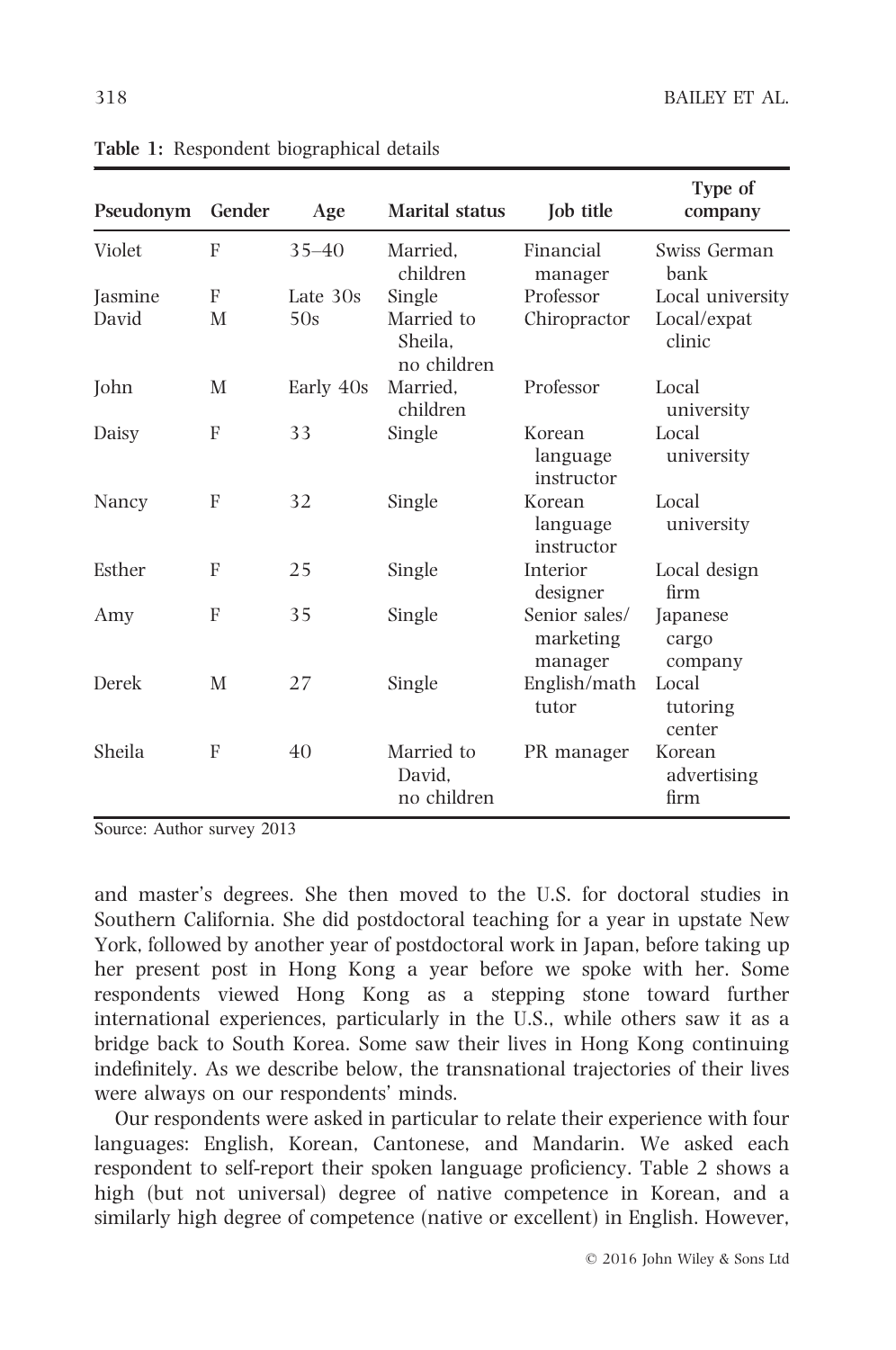| ٦<br>֠<br>I<br>I<br>I<br>I                                                                                                    |
|-------------------------------------------------------------------------------------------------------------------------------|
| ۱<br>ׇ֚֡<br>j<br>I<br>j<br>l<br>í<br>í<br>I<br>j<br>J<br>l<br>l<br>j<br>i<br>$\overline{a}$<br>۱                              |
| I<br>ĺ<br>ļ<br>ı<br>Ì                                                                                                         |
| j<br>í<br>ļ<br>۱<br>ļ<br>ï<br>I<br>l<br>۱<br>Ï<br>I<br>i<br>ľ                                                                 |
| I<br>ł<br>l<br>I<br>֖֖֖֧ׅ֧ׅ֖֧֖֧֚֚֚֚֚֚֚֚֚֚֚֚֚֚֚֚֚֚֚֚֚֚֚֚֚֚֚֚֚֚֡֝֝֬֝֓֞֝֬<br>j<br>I<br>l<br>١<br>l<br>ļ<br>֕<br>۱<br>l<br>í<br>I |
|                                                                                                                               |
| I<br>l<br>l<br>١                                                                                                              |

| ž<br>None |
|-----------|
|           |

|                        |                                                                                                   | English-<br>Lived in    |                |                | Spoken language proficiencies |                |          |
|------------------------|---------------------------------------------------------------------------------------------------|-------------------------|----------------|----------------|-------------------------------|----------------|----------|
| seudonym               | Residence<br>n HK                                                                                 | country?<br>speaking    | English        | Korean         | Cantonese                     | Mandarin       | Others   |
| <b>Ziolet</b>          | 5 years                                                                                           | $\overline{\mathsf{z}}$ | Conversational | Native         | None                          | Basic          |          |
| asmine                 |                                                                                                   | Yes                     | Excellent      | Native         | None                          | None           | Japanese |
| <b>David</b>           | $\begin{array}{c} \text{1 year} \\ \text{<1 year} \\ \text{6 years} \\ \text{1 year} \end{array}$ | Yes                     | Conversational | Native         | None                          | None           |          |
|                        |                                                                                                   | Yes                     | Excellent      | Native         | None                          | None           |          |
| John<br>Daisy<br>Nancy |                                                                                                   | $\overline{a}$          | Conversational | Native         | None                          | Basic          |          |
|                        | $1\,\,\mathrm{year}$                                                                              | $\overline{R}$          | Excellent      | Native         | Basic                         | Conversational | French   |
| Esther                 | Since age 3                                                                                       | Yes                     | Native         | Excellent      | Conversational                | Conversational |          |
| $\mbox{Amy}$           | $10\ \mathrm{years}$                                                                              | $\frac{1}{2}$           | Conversational | Native         | None                          | Conversational | Japanese |
| Derek                  | Born in HK                                                                                        | Yes                     | Native         | Conversational | None                          | Basic          |          |
| Sheila                 | Born in HK                                                                                        | Yes                     | Native         | Basic          | Excellent                     | Conversational |          |

#### SCALAR POLITICS AND KOREAN PROFESSIONALS 319

Source: Author survey 2013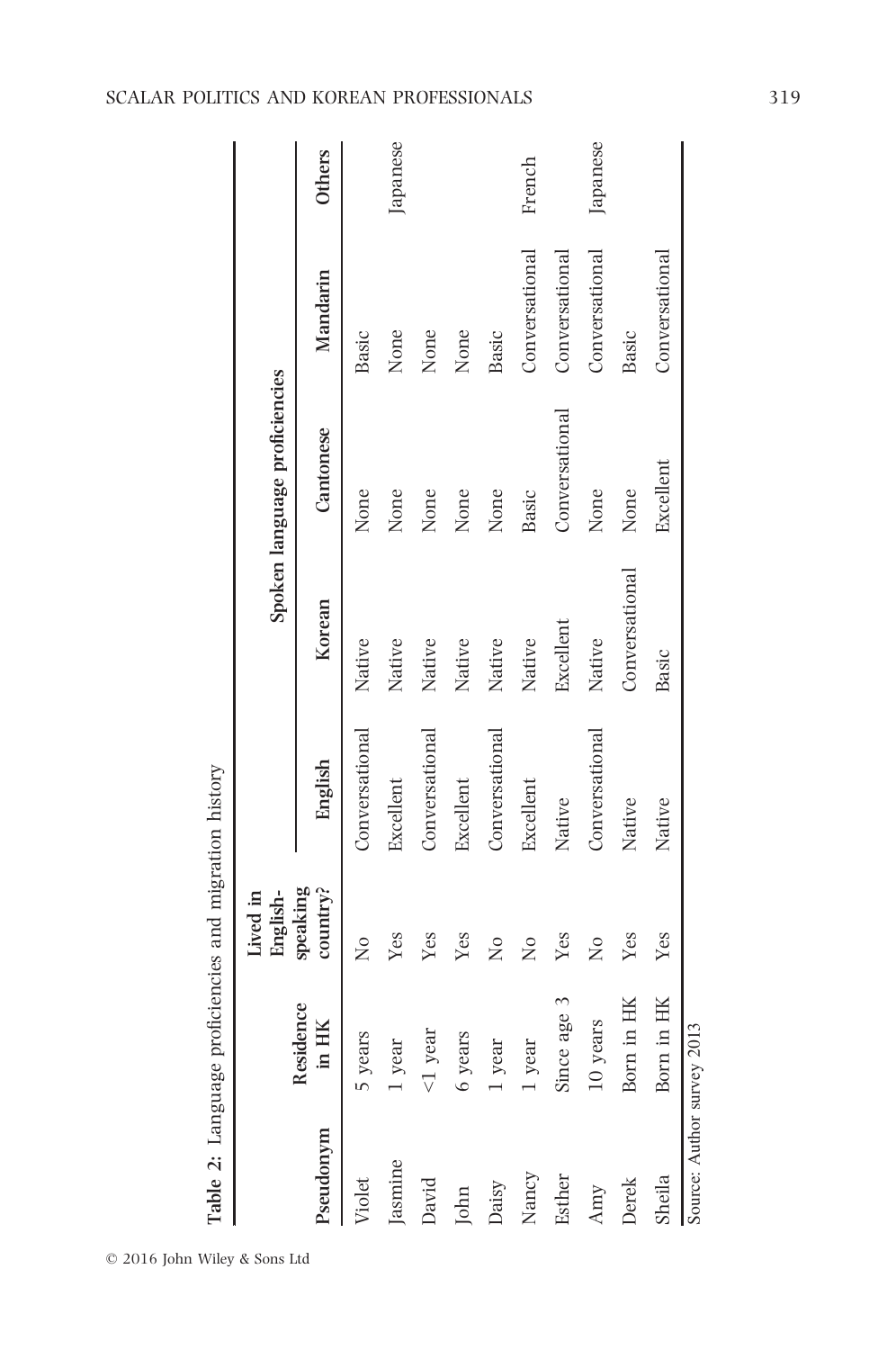hardly any of the respondents reported more than a basic proficiency in Cantonese, and only a few more reported proficiency in Mandarin.

#### 4. TENSIONS WITHIN LANGUAGE IDEOLOGIES

The goals of this section are:

- 1. to identify representative language ideologies;
- 2. to describe how these ideologies reveal tensions between respondents' expectations and daily language practices;
- 3. to link these tensions to geographic, temporal, and social scales of daily life.

We introduce three sets of language ideologies: Pragmatic English/Perfect English, Multilingualism/English Only, and Global Language/Local Language.

#### 4.1 Pragmatic English/Perfect English

This ideology relates to the variety of Englishes that respondents encounter, and to the values ascribed to each variety. For example, Violet experienced Hong Kong workplaces as diverse and containing complex norms, including norms about language. She described a language hierarchy, with American English the most preferable, symbolized by her American-educated Korean boss, who spoke English like a native, and who sometimes corrected mistakes in her work reports. Next came Hong Kong English, sufficient for work purposes beneath the management level, and regarded as a local English variety. Korean English occupied the bottom of the language hierarchy. Violet said she might use this with her Korean co-workers, but noted that it did not sound very good to her (cf. Park's [2009] ideology of self-deprecation).

In examining the transcripts for evidence about how such hierarchies and distinctions came into being we noted repeated references to two types of English: what we call 'Pragmatic English' and 'Perfect English'. Pragmatic English referred to the value attached to English when it became a lingua franca that could enable speakers from diverse national and ethnic backgrounds to communicate and function effectively in specific work and social settings. Its self-evident pragmatic value meant such English was not stigmatized as deviant or inadequate in these particular contexts. This variety of English contrasted with Perfect English, which was typically associated with American English or other native speaker varieties. As English was assumed to be the key language of globalization, having Perfect English held value to Koreans with global aspirations.

Respondents framed the tensions between the expectations for and practices of Pragmatic English and Perfect English, at the heart of this ideology, in terms of scale. Pragmatic English made sense to Violet because the restricted geographic scale of the workplace gave it value. Perfect English had value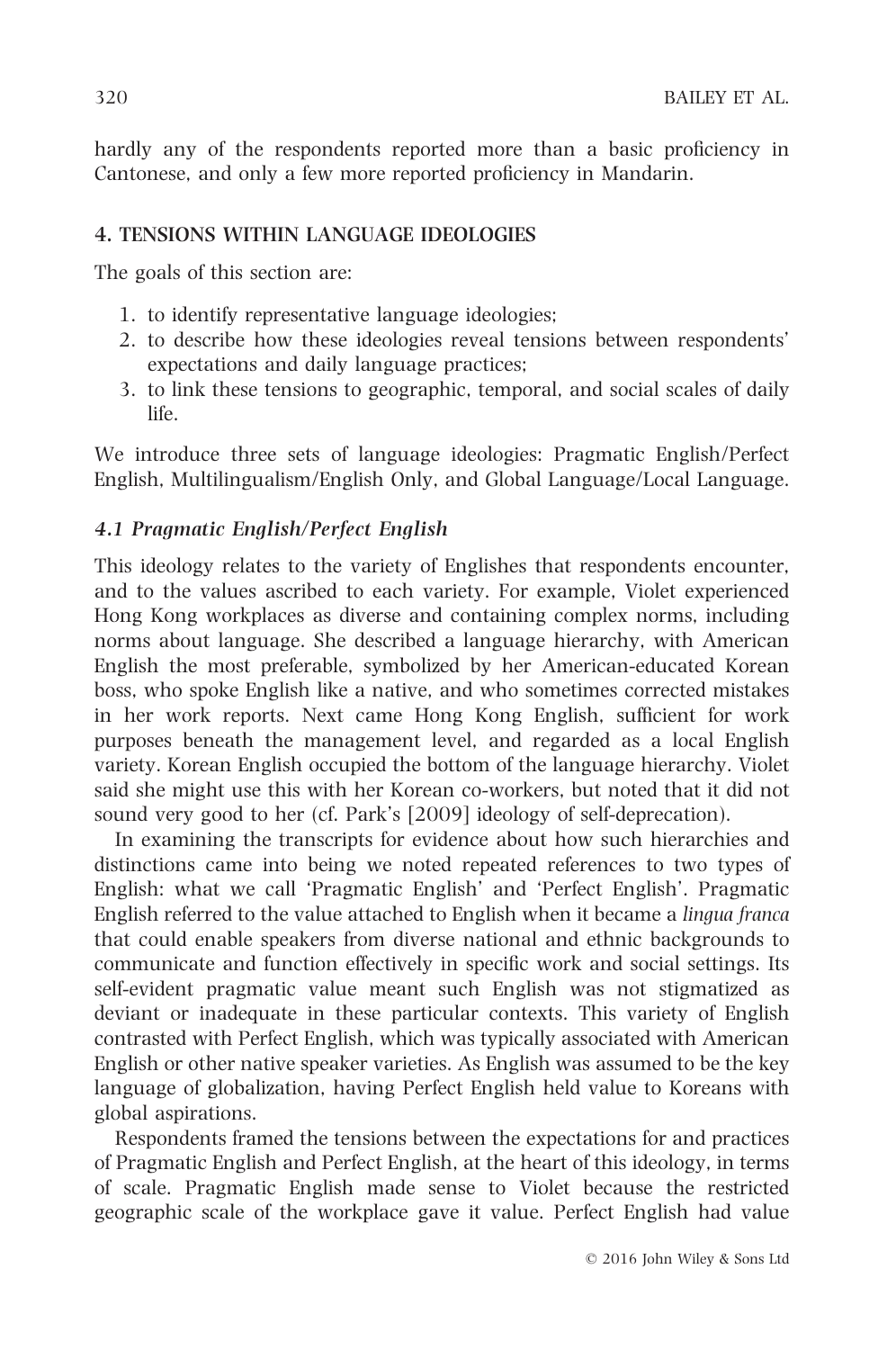because the aspiration to have a professional career pre-supposed a global geographical scale. Amy, who had been employed for over ten years by a Japanese cargo company partly for her bilingual proficiency in Korean and English, was also considering leaving Hong Kong to improve her (Perfect) English. Attracted by the United States, she articulated the limitations of her Hong Kong-style Pragmatic English:

Amy: Very frankly speaking, if I'm uh, living, or studying, or working in – the mother language is English community or environment. But Hong Kong is quite, not, not definitely English culture, right? They major speaking Cantonese or Mandarin Chinese. That's why uh, my English level also not so promote, I mean not so developed. Because sometime I have to speak how they speak. That means I'm Honglish.

Amy reveals the tension in the ideology by pointing to the limits of Honglish (Hong Kong English), which extend to her social identity. She frames this by suggesting that Honglish disrupts the acquisition (expected developmental rhythm) of Perfect English (temporal scale).

# 4.2 Multilingualism/English Only

A second language ideology involves contestations between Multilingualism and English Only. While our respondents often practice multilingualism in daily lives, their beliefs in the superiority of perfect/pure English can contradict their multilingual practices. So there are situations in which our subjects say that their multilingualism is detrimental to mastering pure English. There are also places where they report that the use of English Only is what they prefer in certain social or work contexts. By identifying English Only as a language ideology, we are trying to reference those moments when our respondents seem to prefer the learning or use of English in isolation from other languages. We asked Nancy, a 32-year-old woman working as a Korean language instructor at a local university, about her experiences of switching language in the workplace:

- Nancy: I think it's pretty fine. And, in school, if I keep speak in English then I get really used to it. And, sometimes I can't think of any proper Korean words to describe things, because I speak English all the time. Yeah, but, I think the problem is that I'm forgetting everything. Like, my English doesn't have any progress anymore.
- Int.: But you're using it every day. I think you're making progress every day. 'Cause you're using it.
- Nancy: Oh no, not really. I'm in the same place all the time. 'Cause I'm not learning new things, I just say the same thing every time. So (.)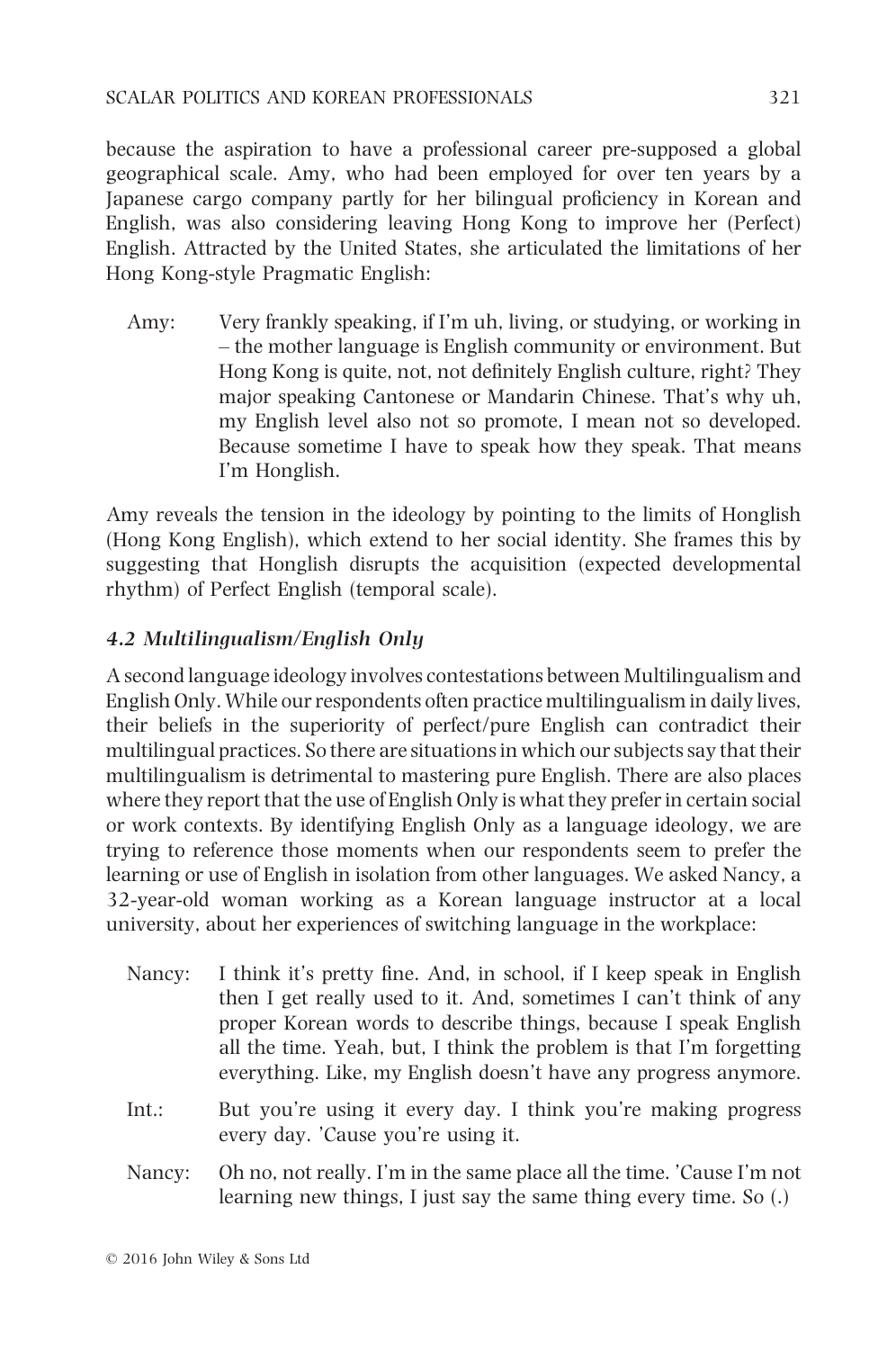While Nancy sees multilingualism as necessary for her work, she implies it is the limited geographic scale ('in the same place') of her workplace that causes her to not think of 'proper Korean words' and her English to stop progressing ('just say the same thing'). Like Amy, she talks about the ideology in terms of a temporal scale by admitting that her English progress has stalled.

Jasmine's reflections on multilingualism (and bilingualism) also refer to her immediate workplace but go beyond this to evoke a broader social scale that has accompanied Korean globalization:

Jasmine: I'm a huge believer that bilingual[ism], can, can be negative sometimes, in the, in the writing skills or understanding comprehensive skill. So I've seen a lot of bilingual people who are not really good at writing in any of the, either language (.) people who are multilingual or bilingual, they assume very easily they're fluent in a language. But in the university level, you have to produce decent writing. Um, and then like you have to make an argumentative writing. It's just not there.

Jasmine suggests that bilingualism may actually distract learners from developing sufficient fluency in either language. What she 'expected' as sufficient was calibrated against a need for further language advancement and distinction in the face of the generational upskilling of global Koreans: 'So for, for my generation, being bilingual or being Korean and having English and Korean skill was a good way to get better career. But then now, I don't think that works. There are so many Koreans who have English ability'. Like Amy and Nancy, she recognizes the need to continue to develop English. This seems to echo Park and Lo's (2012: 157–158) finding:

English by itself does not make its speaker an ideal neoliberal subject; it is the constant self-development and self-fulfillment, as evidenced through the effort to acquire the language, in conjunction with other signs, that allows one to achieve the status of a worthy individual.

But, for Jasmine at least, such effort is framed by the intersection of her personal biography and career plans, social scale (a member of a highly skilled Korean generation), and geographic scale (being global).

## 4.3 Global Language/Local Language

A third ideology involves tensions between Global Language and Local Language. Among Koreans, similar ideologies have been reported before (Kang 2012; Park 2009). Park (2009) noted tensions between Korean as a local language and English as a global language and termed this an 'externalization ideology,' in which English is seen as a threat to Korean ethnic and national identity. We expand this reading by exploring how Koreans in Hong Kong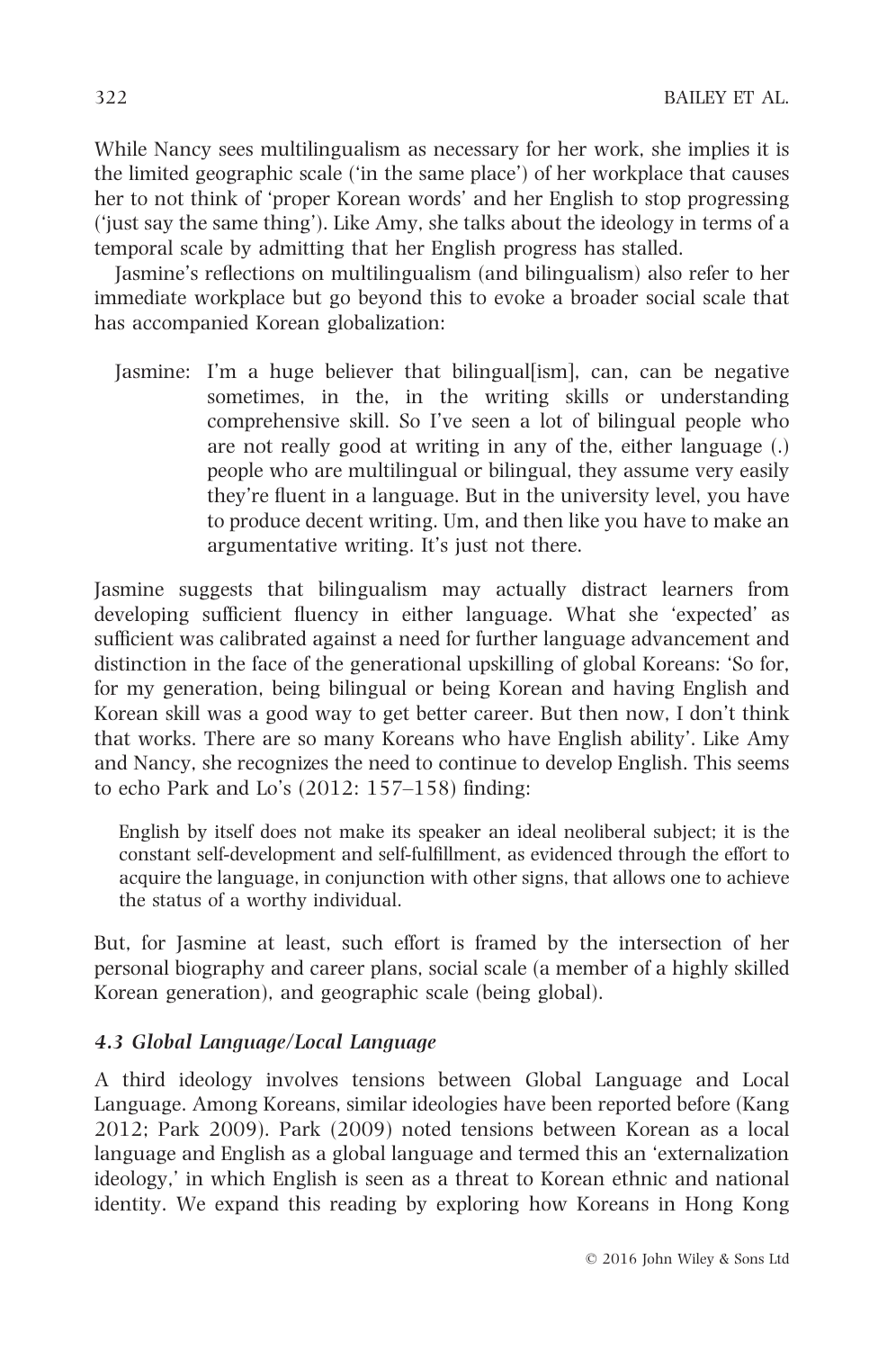reported more nuanced, and less oppositional tensions between local and global languages. To illustrate our point, we focus on expectations and experiences with Cantonese, the putative language of daily life in Hong Kong.

Few of our respondents claim proficiency in Cantonese (Table 2). Most regarded it as a local language and no one saw it in global terms. In this sense, Cantonese stood in contrast to English, at least some variants of which were seen as global, and Mandarin, which had regional and growing global significance. For some of our respondents, the value of learning Cantonese was conditional on the temporariness or permanence of the intended stay in Hong Kong. Amy, who aspires to move to the United States, told us, 'If I stay here long term, I would learn Cantonese.' Nancy also reported, 'If I want to be more like Hong Kong people, I would learn Cantonese.' The conditional clause in both statements shows the importance of temporariness (temporal scale) as a framing device in this ideology.

That said, Esther and Derek, who were both raised in Hong Kong, both felt some pressure to learn Cantonese. Esther managed to pick up Cantonese under peer pressure from her friends at school, although she never formally attended Cantonese lessons. Derek, on the other hand, who spoke very little Cantonese, seemed to be somewhat embarrassed about it. He expressed a desire to learn (and was, in fact, working his way through a self-study language book) particularly to improve social connections with his Cantonese-speaking colleagues: 'I think um, the fact that I cannot be, that I'm not fluent in Cantonese, it just inhibits or stops me from being very very close to that person outside the workplace'. Esther and Derek's motivation to learn Cantonese reflects their attaching greater importance to cultivating Hong Kong-based networks in order to enhance their career development in the city while also forging deeper social connections with local Hong Kong people (intersection of geographic and social scale). Such an attitude resonates with the ideology of sociolinguistic competence described by Kang (2012).

However, most respondents did not feel that Cantonese was the only linguistic route available to deepen local social connections. Many preferred to socialize in informal (Pragmatic) English, including when they were with other Koreans, English-speaking expatriates, and Hong Kongers with overseas education. Sheila – whose mother is Hong Kong Chinese – opined: 'I would never really fit in with the locals, you know, 'cause the language and everything.' Even Esther, who grew up in Hong Kong, has good proficiency in Cantonese, and uses Cantonese at work, said she mingled in English with cosmopolitan Hong Kongers who had been educated in the international school system like herself.

In summary, our respondents spoke about the tensions in this language ideology in ways that, at first, appear to reference a simple global/local binary. However, we found that the ideology involves diverse expectations and practices of building and maintaining both local and global career and social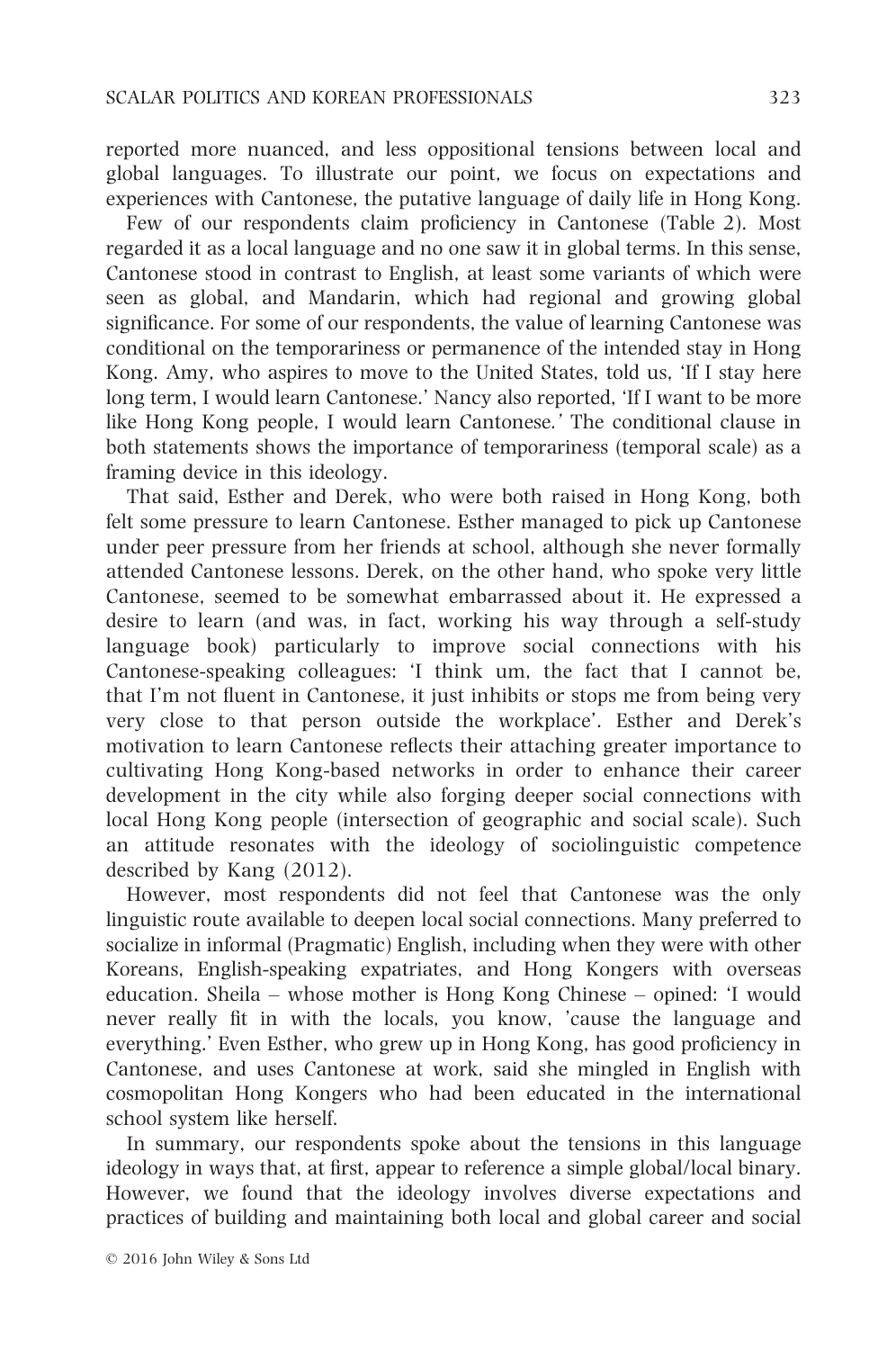connections (geographic and social scale) against a backdrop of assumed temporariness in Hong Kong (temporal scale).

#### 5. SCALAR POLITICS AND SOCIOLINGUISTIC RELATIONS

This section introduces three sets of sociolinguistic relations that exhibit some re-working of the scales implicit in our respondents' language ideologies. Our goal is not to provide a definitive or exhaustive account of such sociolinguistic relations, but to highlight issues of agency and resource availability in the scalar politics at work here. Our examples relate to transnational lifecourses, hybridizing identity, and racialization.

#### 5.1 Transnational lifecourses

Our Korean respondents talk about and actively construct transnational lifecourses. Our use of this term draws particular inspiration from the work of Kobayashi and Preston (2007) and Lam and Warriner (2012), and refers to the re-alignment of geographic, social, and temporal scales in transnational ways across the unfolding and linked lifecourses of our respondents and their family members. Although our research design study did not explicitly focus on family strategies, we found most Korean respondents had experienced or are expecting to undertake back and forth migrations connecting Korea, Hong Kong, and the United States. Moreover, there was an expectation such mobility would be associated with shifting priorities across the lifecourse (re-workings of temporal scale) and changing language uses (new sociolinguistic relations). For instance, single women Nancy and Amy mainly sought to further their careers, while married mother Violet was looking to provide a better English learning environment for her son.

Transnational lifecourses reference, and seek to re-align the scales of language ideology. In terms of geographic scale, respondents seek to combine locations and live across borders, rather than maintain binaries between here and there, or between the global and the local. For many, living both globally and locally was essential if career (often seen in global terms) and family (often seen in local terms) expectations were to be met. The possibility (and necessity) of new age and gender-graded norms responded to the tension that many felt about the slow pace of their Perfect English acquisition.

We illustrate the issues of agency and resource-availability by contrasting the transnational lifecourses of Nancy and Amy with Derek and Sheila. Nancy and Amy responded to tensions between Perfect and Pragmatic English with transnational aspirations that make a resource of their previous transnational experiences and future goals. Both women visited the U.S. before moving to Hong Kong, but neither had lived in the U.S. for a prolonged period of time. Unlike Jasmine and John, who had both experienced the racialization of the Korean accent in English-dominant U.S. academia, Nancy and Amy seem to hold, even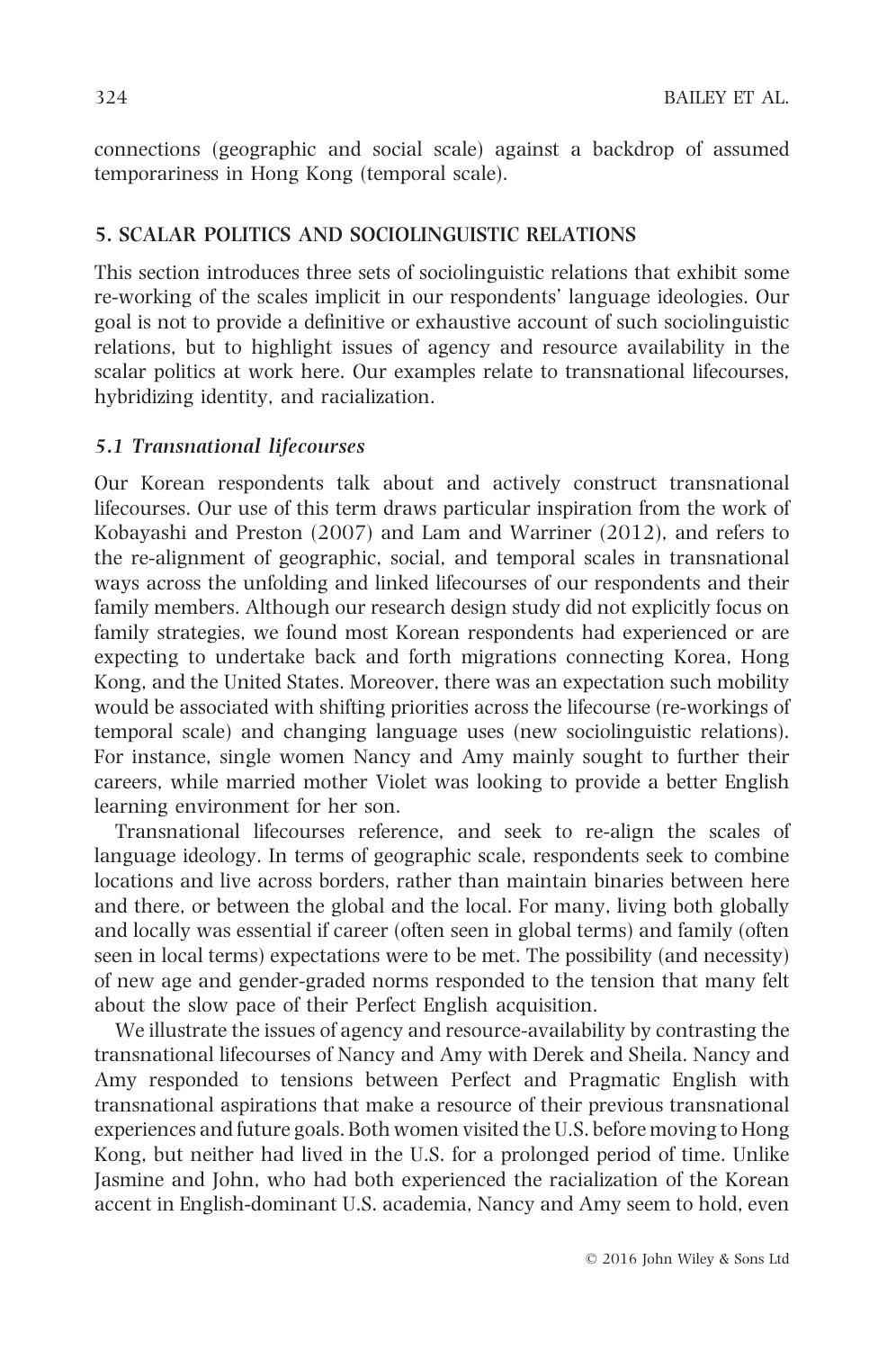for a fleeting moment, a romanticized idea of the U.S. as a kind of 'Promised Land' for all comers. However, this imaginary is not a limitless resource as it is tempered by the material reality of their current job situations in Hong Kong. Nancy was recruited as a university Korean language instructor in Hong Kong. Although her Korean skills are valued, her job is contract-based and has to be renewed by the university every year. While the insecurity of her position, and the need to seek mobility opportunities beyond Hong Kong motivate Nancy's desire for Perfect English, Amy's response to the same tension led her to couching her desire to learn Perfect English in age-graded lifestyle factors:

Amy: Actually Hong Kong has many potential. Even though world economic crisis keep coming, and bubble economy, but ... Hong Kong still very good place to develop, keep develop. But, uh ... I living here ten years, and then I'm also middle of thirty, so before forty actually I want to try more new. That's why I also, as you mention, my English level in Hong Kong – actually I want to get more chance to develop my English as well.

Thus, Amy's wish to improve her English emphasizes the lack of challenge in her current job and her desire to 'try more new'. In this aspiration, she recalibrates the temporal scale associated with her current daily life in Hong Kong, and instead sees Hong Kong as a temporary stepping stone in a global journey.

In contrast to Amy and Nancy, who still aspire to migrate to the United States to further their English skills, Derek and Sheila's transnational lifecourses are highlighted by their (temporary) return migration to South Korea after having acquired native English proficiency via education in the United States and the United Kingdom. They are the only participants in our study to be born in Hong Kong and both identify as native English speakers due to their early study abroad experiences. Derek told us that he was able to get a job in South Korea due to his status as a native English speaker. He said, 'even though I ended up not speaking much English in my job, the fact that I could, uh – funnily enough, it was what separated me from the masses. From the mass of applications that flooded in.' Unlike Derek, Sheila needed to use English a lot on the job, working as a global public relations manager for a major cellphone company in Seoul.

Sheila: They knew that my role would just be global, dealing with the global foreign press. So they said, OK. That's, that's the main language she's gonna be using. But then obviously they really thought – because I'm half-Korean, they really thought I would be able to pick up Korean quickly.

While Sheila's Korean ethnicity did matter for her job prospects in South Korea, it was primarily her English language skills that enabled her to secure the internationally oriented job.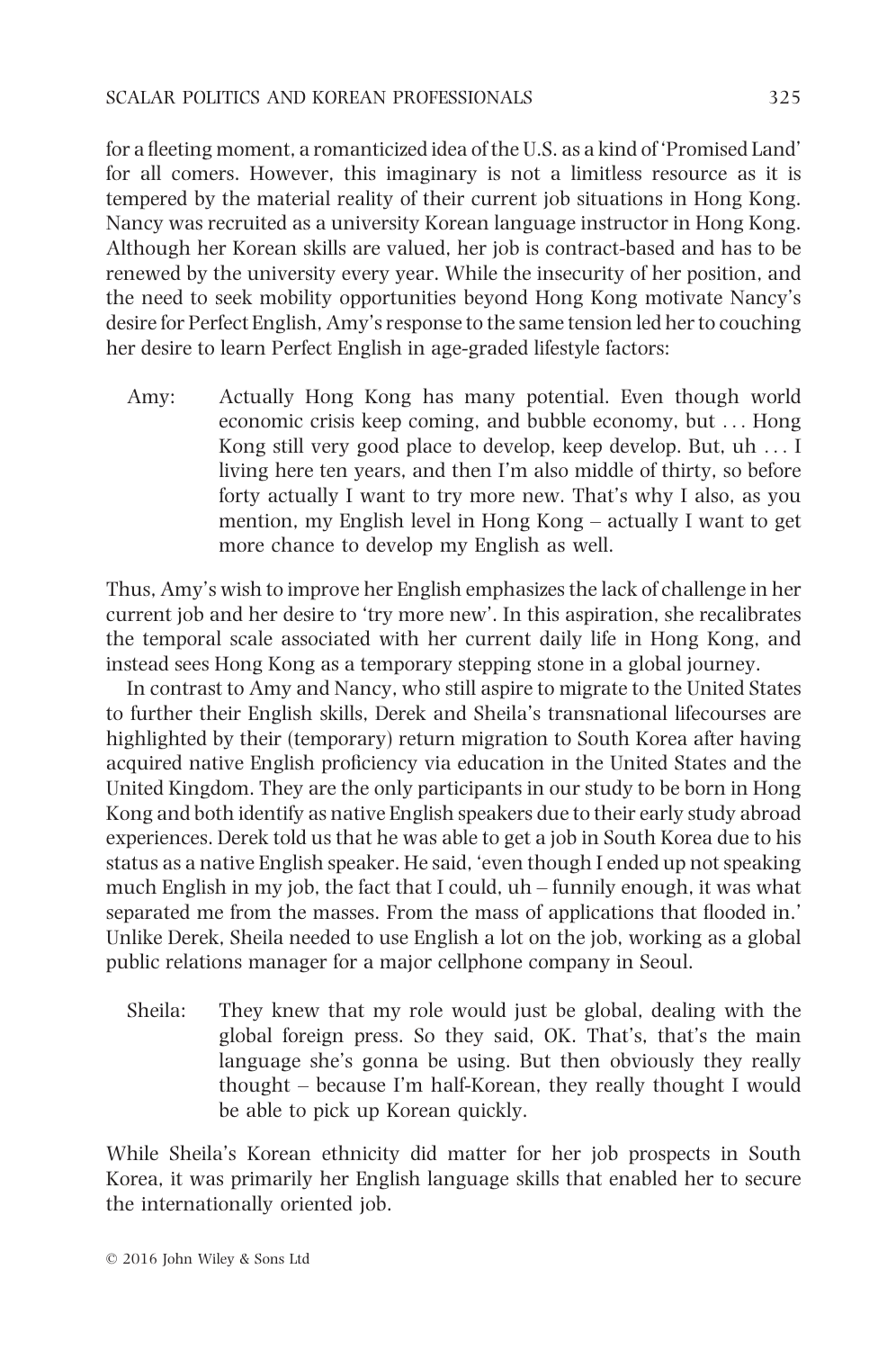Though Derek and Sheila's return migration experiences confirmed the significance of English as symbolic capital in South Korea, they also point to job opportunities for transnational Koreans on the global scale. In contrast to Violet's portrayal of South Korea as being provincial and local (also as the backward home country left behind by Amy and Nancy), the return migrations of Derek and Sheila, facilitated by their transnational sociolinguistic capital and ethnic Korean heritage, enabled them to engage with this global dimension of Korean society and culture. Through strategic educational and career plans in different life stages, Derek and Sheila renegotiated the binary between the global and the local in order to take advantage of the privileged status of English as a global language and the increasing demand for multilingual talents in a globalized South Korean job market.

It is important to note that Derek and Sheila's negotiation of multiple scales and power hierarchies is an ongoing process, which is closely embedded in their transnational mobility trajectories. Both reported that working experiences and the Korean language skills acquired in South Korea proved to be beneficial to their current jobs in Hong Kong. Derek is taking care of his family business in Hong Kong, which requires extensive travel to South Korea. Sheila is working for a transnational Korean company in Hong Kong, which places a high demand on multilingual communicative skills. Like other respondents, Derek and Sheila felt quite comfortable displaying their Korean ethnicity in Hong Kong. Derek recognized that the popularity of Korean culture helps Hong Kongers to see the country as an advanced economic and cultural power:

Derek: I don't talk about Korean popular culture with my colleagues, 'cause I'm not interested in Korean popular culture, say pop music or pop media, like dramas or movies. But the fact that there is so much exposure and interest in it, and viewership, and consumption let's say in Hong Kong, that indirectly, um, their knowledge of Korea as a country – I guess the soft power helps. They don't see Korea as more backward than Hong Kong in terms of economic or cultural development. They actually see Korea as on par – at least on par with Hong Kong, in terms of economic and cultural, uh, parity.

Sheila, who is half-Chinese and half-Korean, also notes the favorable perceptions of Koreans in Hong Kong:

Sheila: I think they take more notice of Koreans and they think Koreans are very, like, uh, talented, creative – and you know – that they're on the trend now. So it does help ... actually I feel quite proud of being Korean.

Derek and Sheila's migration trajectories and shifting linguistic priorities across their lifecourses have significantly complicated and reworked the presumed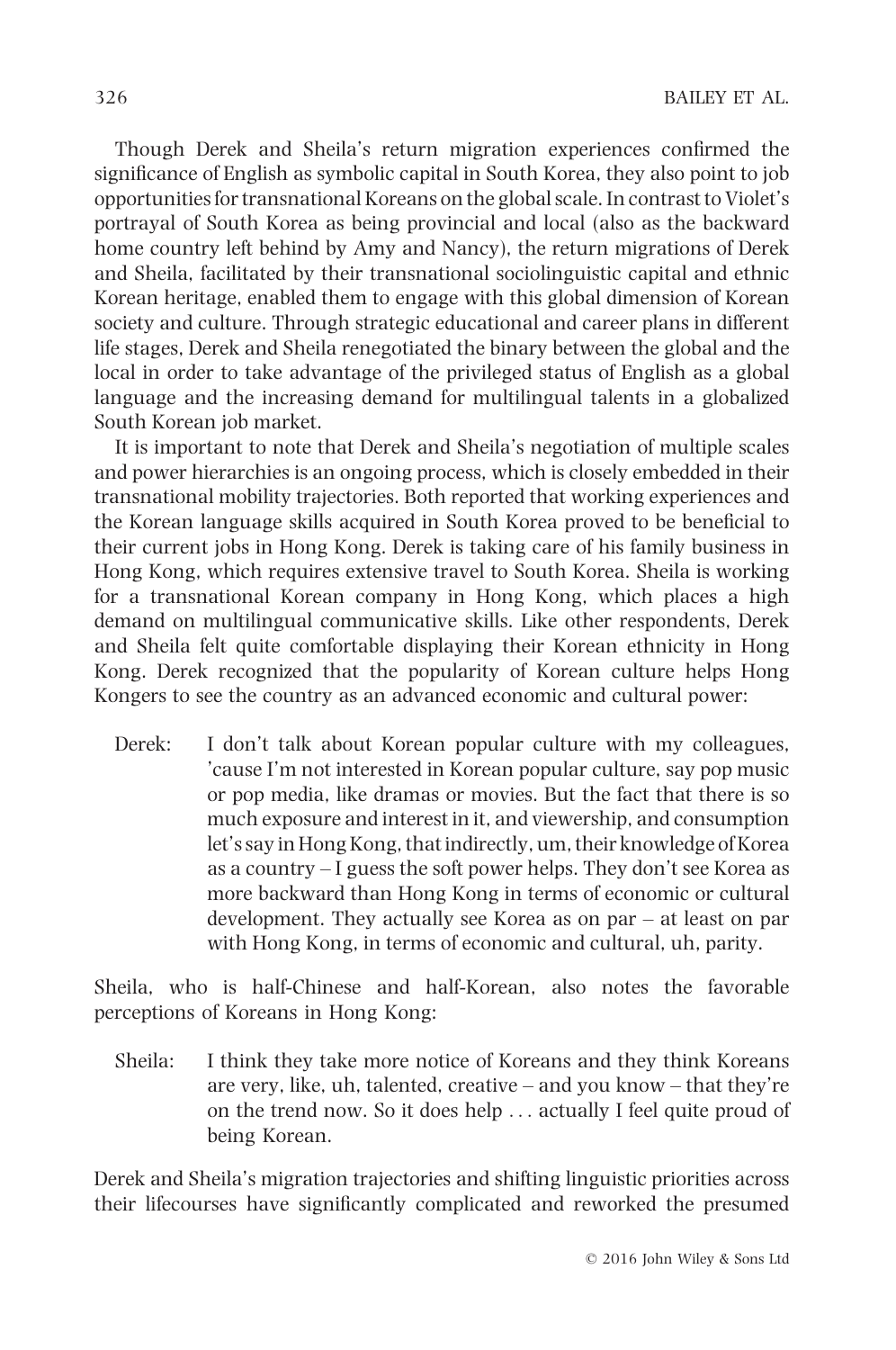hierarchical (scalar) relations between the United States/United Kingdom, Hong Kong and South Korea. Unlike Amy and Nancy, who imagined Hong Kong as a stepping stone for future career development in the United States, Derek and Sheila find in Hong Kong a cosmopolitan society where both their native competence in English and Korean ethnicity are positively evaluated and appreciated. To a certain extent, the two respondents' success stories in South Korea and Hong Kong reposition the United States and United Kingdom in relational ways as stepping stones or transitional stations on their quest for global career opportunities and hybridizing identity positions.

## 5.2 Hybridizing identities

Another strategy adopted by the subjects to respond to tensions in language ideologies and re-align scales involved hybridizing identity positions. By hybridizing identity positions we do not presume the combination or mixture of two supposedly 'pure' identities. On the contrary, by using 'hybridizing' as a verb, we emphasize the formation of a flexible identity which is eclectic, accommodating, and not restricted to binary oppositions. Blommaert's concept of 'layered simultaneity' helps us connect such already experienced identity positions (often through migration) and aspirant identity positions to the sedimenting of practices of daily life (Blommaert 2005).

Both Derek and Esther reported hybridizing identities. Derek calls himself an overseas Korean who identifies with a third culture. By this he means that he has developed a feeling of affinity with people who have transnational educational experiences. Like Esther, Derek keeps contact with the local Korean community, though he feels most comfortable socializing with friends in English. Esther, who claims that she speaks pragmatic English, refuses a binary opposition in between her language use and identity. She considers code switching to be a natural ('not strange') practice of daily life:

- Int.: So do you feel you're a different person in the workplace and at home? When you go home do you feel you are a different person?
- Esther: Uh, I don't think I'm a different person, no.
- Int.: OK. So, because in the professional setting, right, you need to speak English, but when you get home you have to speak Korean to your parents. Eating Korean food.
- Esther: Yeah. But I think that's (.) that's part of who I am because I'm not a, like a pure like Korean person, so that's not strange to me. Like, even when I went to school, I would speak English at school and then come home and speak Korean. That's just part of my whole life. So it's not strange.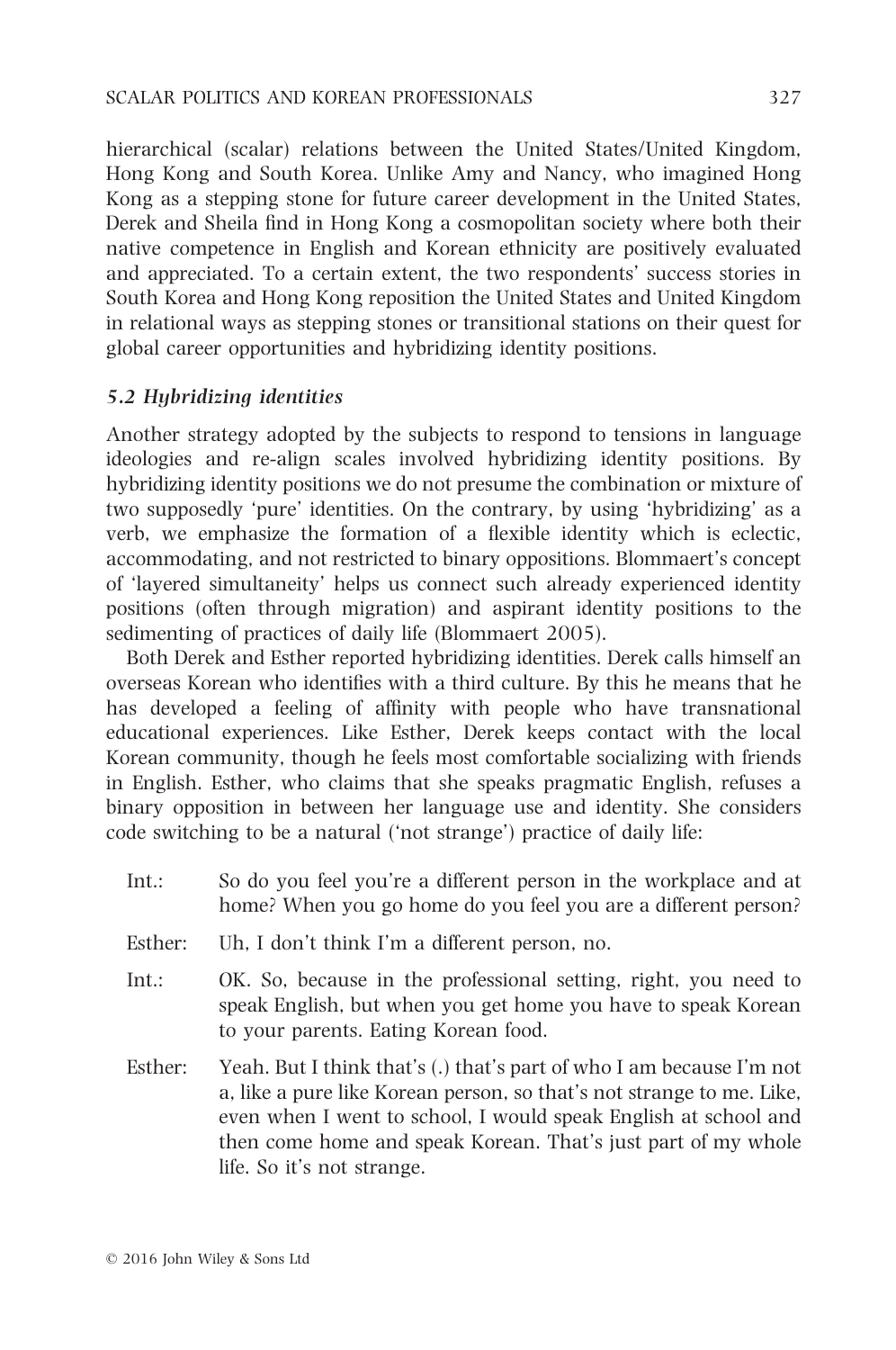Codeswitching has become 'natural' as a regular and sedimented practice in her daily life. Moreover, multilingualism and overseas educational experience have not prevented Esther from also claiming a Hong Kong identity. She said:

Esther: I guess, for most of the friends that have similar background as me, who have pretty much grown up here since they were little ... we just say like, we're pretty much Hong Kong people. Like, if someone, like a new friend who recently moved to Hong Kong, they would say that like we're pretty much Hong Kong people, we're like natives here.

Both Derek and Esther show how their hybridizing identities help resolve tensions in language ideologies, between Local and Global Language, and Multilingualism and English Only. Their identities also re-align scales, with Hong Kong seen as a context in which Korean professionals can have the advantage of being at home while on the move (both permanent and temporary). Hong Kong is a context in which to practice multilingualism while holding on to the symbolic importance of English as global capital.

Jasmine's re-imagination of her identity also connects to her ongoing responses to tensions in language ideology. Her narrative revealed a transition from compartmentalized identity and language use to something more hybrid and intersectional. We see her strategy of layered (contextualizing) simultaneity when she reflected on her time in the U.S.:

Jasmine: So, um, the American – I guess the American, or the Asian American um, stereotype is that they say like oh, your English is really great. Where are you from? And then it's often time, you know they're, they're, they're like second- or third generation Asian American and then people assume they are, you know like, the foreigners? So I just say like, no, I'm just, I'm Korean.

By confidently asserting 'I just say like, no, I'm just, I'm Korean' she renegotiates any authority that language use could command as a 'placed resource' by disrupting the expected territorial isomorphism between 'belonging elsewhere' and 'non-native speaker.' She further distinguishes her hybridizing identity from a hyphenated Korean-American position by resisting the latter's assumed de-territorialized hierarchy:

- Int.: Do you have a Korean flag on your desk?
- Jasmine: [Laughs] NO. No. I'm also, 'cause I'm, I'm more literature and cultural studies person and I, I'm opposite nationalism so I don't, I don't put any Korean flags or, you know – I have a cat picture (.) I keep my office modernist (.) In core like I have no doubt about my Korean-ness. Because um, I was raised and educated in Korea,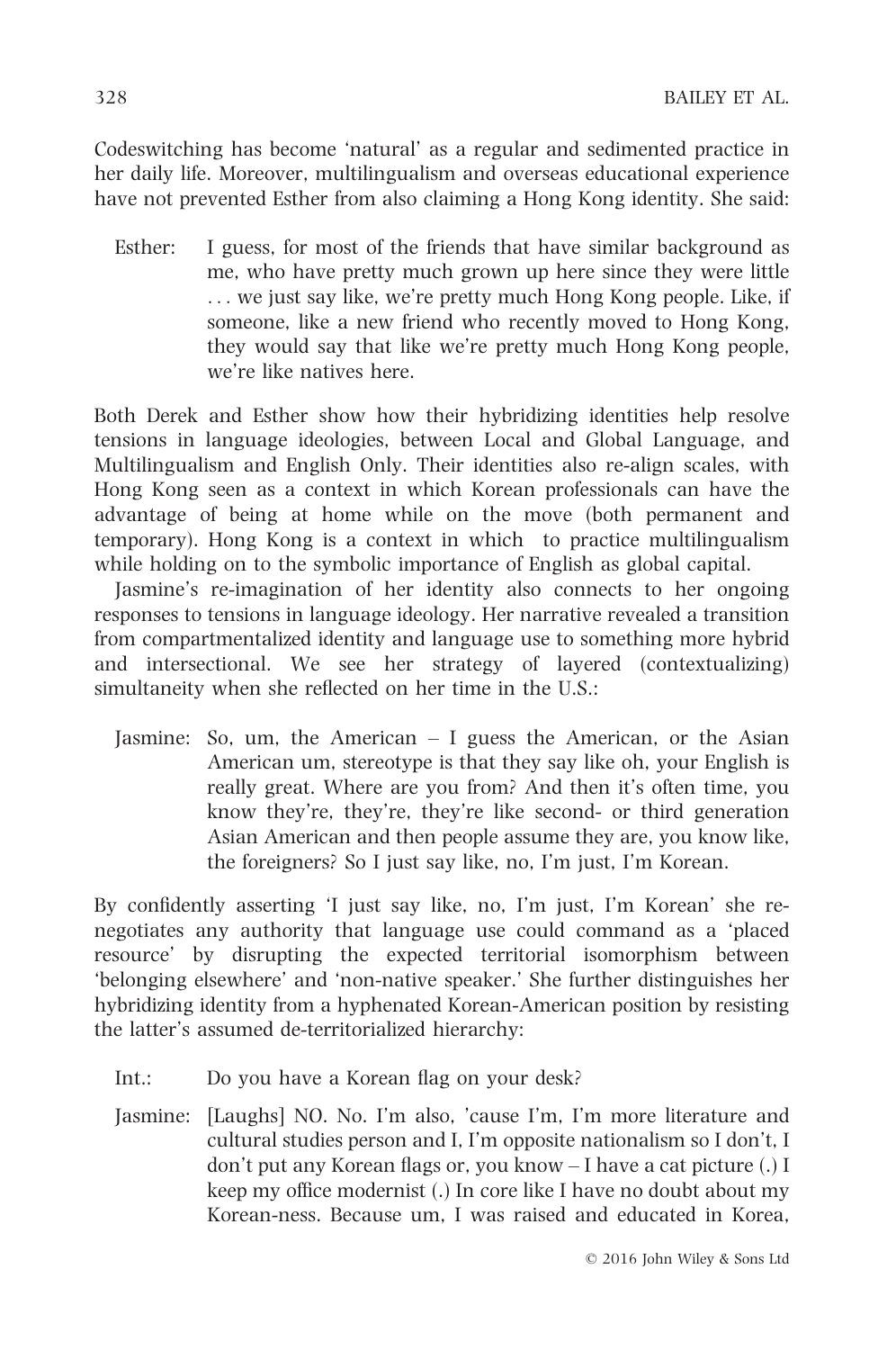and then I have family in Korea, so I don't have any kind of identity crisis or anything, but I just have English speaking ability, English ability, but then I'm just Korean (.) I know for, for my friends or my students in the U.S., if they're Korean American, then they do have identity crisis.

Her strong sense of self ('I don't have any kind of identity crisis') is established relationally to Korean Americans through a hybridizing identity which draws on her previous global mobility and continuing commitment to this transnational lifecourse. This identity position and sense of belonging goes beyond just being based in Korea. Similarly, her commitment to spatial and professional mobility also implies that hers is not a diasporic identification, with an implied longing for a return from her current exilic daily round to a homeland. Such hybridization resonates with the sedimenting of (language) practice.

While we find Koreans re-imagining identity positions in hybridizing ways in response to tensions in language ideologies, and while this implies some form of linguistic agency, we caution against an overly celebratory reading of the potential to re-align scales in the absence of a fuller consideration of the workings of power. Using the example of racialization, we address this qualification in the next section.

# 5.3 Racialization

Sociolinguistic relations associated with racialization were imagined in ways that acknowledged tensions in language ideologies but attempted to re-negotiate underlying racial hierarchies associated with social scales. Here we adopt Omi and Winant's concept of racialization as 'the extension of racial meaning to a previously racially unclassified relationship, social practice or group' (1986: 64). We explore the cases of John and Jasmine, two university professors who both recounted painful racialization experiences in the United States. John developed considerable anxiety about his accented English while studying in the United States:

John: Actually, when I stayed in the United States, I felt some kind of a psychological barrier inside of me. Even though I like to talk about something, I could not enunciate it freely, because I had to think oh, am I talking about it rightly? Is there any problem? Is it the right expression? Or something like that.

John told us that he felt intimidated speaking English in front of native speakers in the U.S. and his spoken English improved significantly only after he moved back to South Korea, and then later to Hong Kong. John attributed his greater confidence to Hong Kong's Asian context: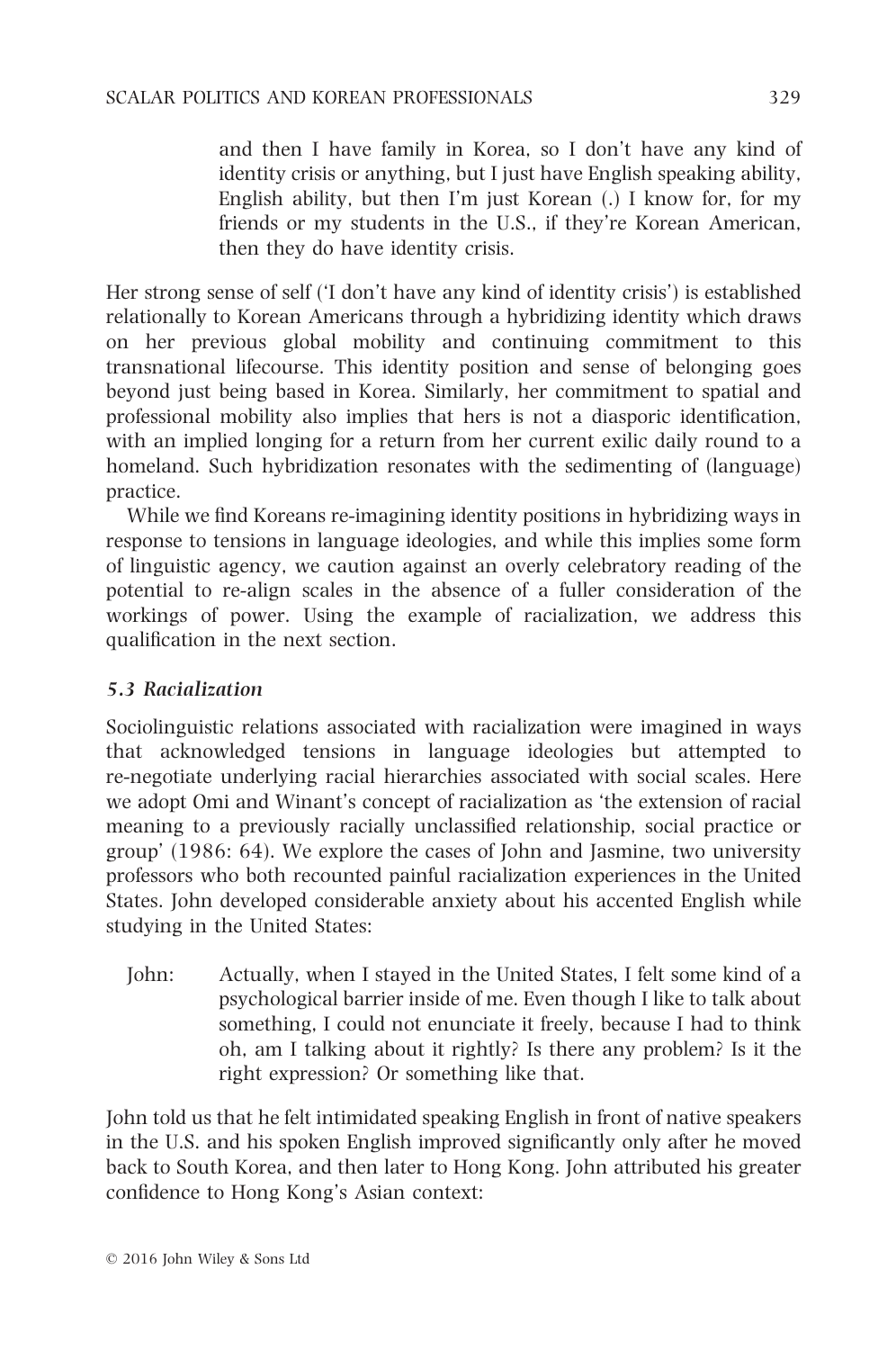John: Maybe it was possible because I'm teaching in Hong Kong. Because there is no actually, uh, difference in the outlook. Because Korean people look very similar with the Chinese people. Some of my colleagues tell me that I look like a person from northern China. So it is, so – but, maybe there is a little bit higher, actually psychological barrier between me and the native speaker if I move to the United States.

John's reference to his Asian look highlights the importance of race in mediating his English language practices in the United States and in Hong Kong. What lies behind his 'psychological barrier' is the racialization of the Korean accent under the hegemony of American English. As a Korean in the United States, John realized that no matter how hard he tried to improve his English, he would still be racialized as a foreigner and a non-native speaker. As a Korean in Hong Kong, he felt that much of the racialization experience had been filtered out due to the high degree of physical similarity between those of Korean and Chinese descent.

Jasmine also spoke of the painful tensions in language use she experienced while studying in the U.S. as a minority student. She contrasted the contexts of Hong Kong and the U.S. in terms of people's tolerance for accented English: 'in Hong Kong ... they are more tolerant for different accents. But in America I feel in social situations that I have to perform sort of like Perfect English, and perfect mingling kind of English.' Here, she explicitly makes reference to the tension within the Pragmatic English/Perfect English ideology. She further explained what she meant by 'perfect mingling English':

Jasmine: Mingling is always hard for me. Very hard actually. So it depends on the person and the situation ... you know kind of like party situation where you have to meet a lot of people? That's very uncomfortable. Um, and then I think the different level of English is that um, when you can like joke with people? Then it's sort of the stage you show that you can enjoy the humor with them. So that, yeah. I think that level is quite hard.

For Jasmine, being able to mingle with native speakers not only requires Perfect English pronunciation, but sufficient cultural knowledge to understand and correctly employ humor. Jasmine acknowledged that the multilingual environment in Hong Kong made her more relaxed, which she expressed in terms of being less conscious about the boundary between the workplace and home. She said:

Jasmine: ... like in the U.S., I thought – I think I have like multiple layers of personalities that um, that I have to pull out, like work personality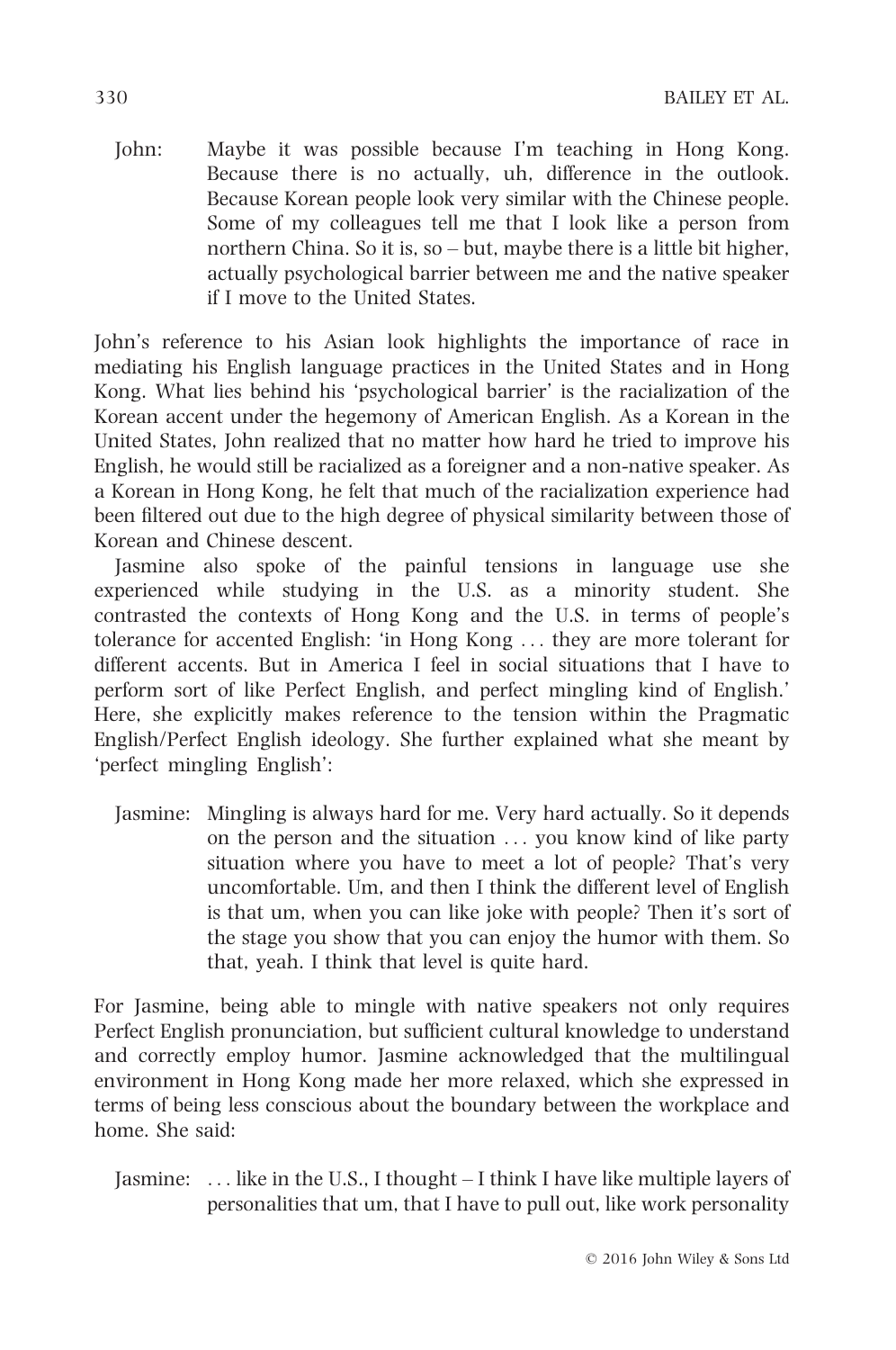and home personality. But then now more and more I think it's mixed. It's just kind of  $\dots$  It's, it's  $-$  I used to think that, um  $\dots$ they were completely different but then now I think it's getting more similar.

Jasmine's sociolinguistic performance of 'perfect mingling kind of English' is an attempt to accommodate and negotiate the racial (social) hierarchy she experienced as a Korean speaking English in the U.S. It also makes a resource both of her transnational lifecourse (for example, by recognizing Hong Kong's multilingual environment) and her hybridizing identity (for example, by mixing home and work personality).

In summary, John and Jasmine's experiences show how scalar politics and sociolinguistic relations are mutually constitutive. Tensions in language ideologies reflect scalar hierarchies and frame agency. In the tensions between Multilingualism and English Only, our two respondents emphasize the importance of having both competencies. English brings global access but may be interpreted as reinforcing the hegemony of English as a global language. Moreover, lived transnational experiences led both respondents to associate the native-speaking environment of the U.S. with racialization. For Jasmine, her equal valuation of multilingual competence helps to decenter the U.S. from her linguistic cosmology and restore some social status. It also has implications for geographic and temporal scales, as it renders her previous experiences in the U.S. as localized and temporary within an ongoing transnational lifecourse. This is in contrast to the globalizing context the U.S. offers to Amy and Nancy, who envision it as an eventual goal point. Imagined sociolinguistic relations draw on the transnational lifecourse and hybridizing identity to offer certain level of evasion or reconfiguration of underlying racist hierarchies.

#### 6. CONCLUSION

This study shows how the concept of scalar politics can deepen an understanding of the sociolinguistics of globalization and provide a better explanatory framework for the ways in which uneven linguistic markets of globalization are negotiated by subjects – and the limits on such agency. We extended Blommaert's (2010) scale hierarchies by taking note of diverse migration trajectories of our Korean respondents and their shifting language priorities across the lifecourse. In addition to geographical scales, we identify temporal and social scales, both as analytical constructs and categories of practice. Our conceptualization of scalar politics also attended to the multiple and shifting intersections between different scales and the agency of migrants in recalibrating and reconfiguring interscalar relations through strategic linguistic performances and practices. In finding that transnational subjects adopt and adapt scales as part of daily practice to give coherence to their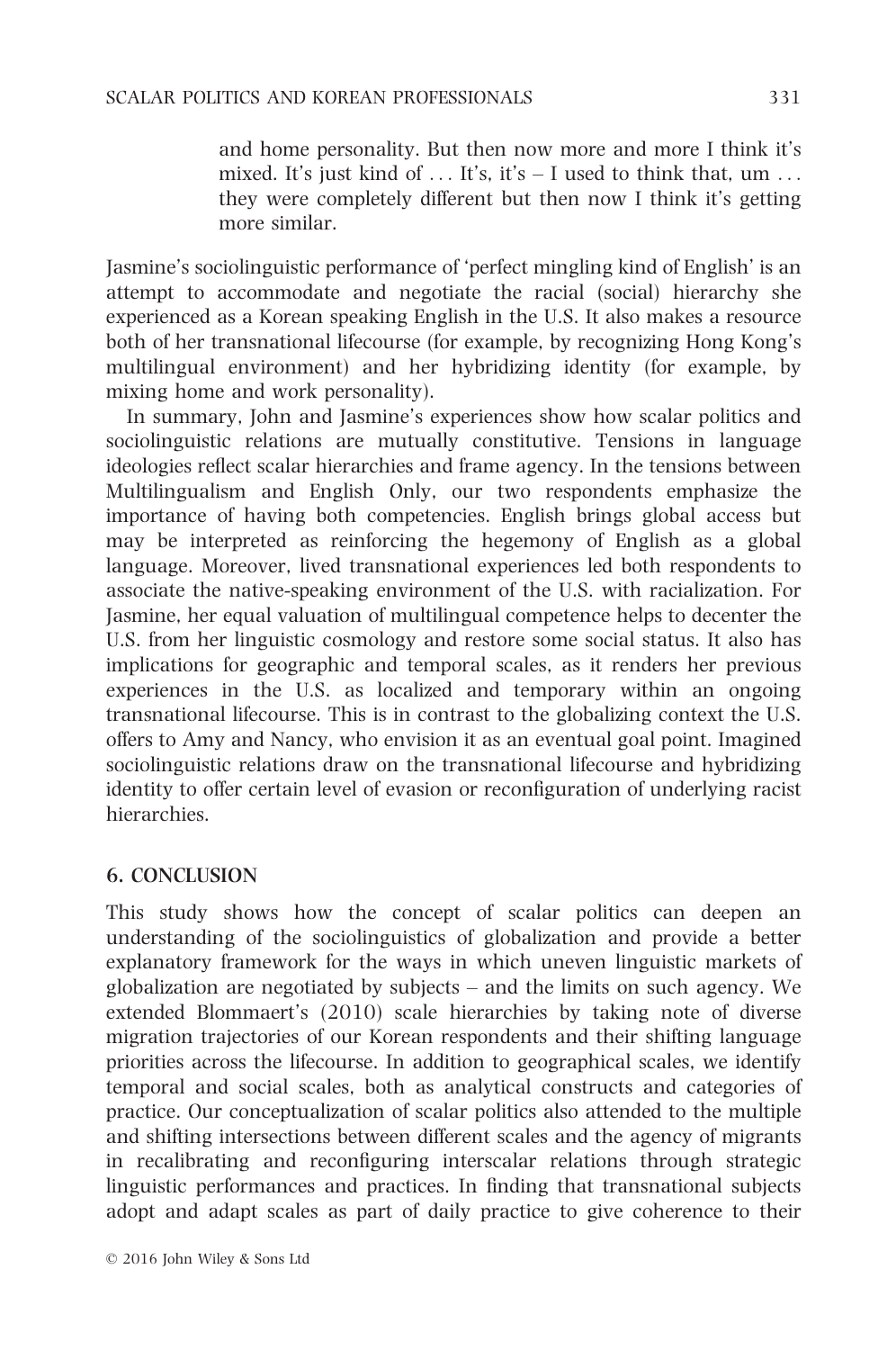choices and ideologies, and to influence sociolinguistic relations, we concur with Delaney and Leitner (1997: 95) who noted:

once our concept of scale is freed from the fixed categories inherited from the past and our concept of politics is similarly expanded and enlivened, the questions multiply, and the analytic or interpretive problems relating scale to politics become more obvious.

In particular, for Koreans, the scalar politics at work draw broader attention to how relational hierarchies create frameworks of meaning and action in transnational daily life.

#### **NOTES**

- 1. We are grateful to the Editors and Reviewers for very constructive feedback on earlier versions of this paper, and to Loretta Kim, Seungmo Kim, Sun-A Kim and Hyun Jee Oh for their kind assistance in referring potential respondents to us. We are particularly thankful to our research participants for the generosity of their contributions. Errors and omissions remain the responsibility of the authors. This study is based on field work supported by grants from the Worldwide Universities Network (PI, Suresh Canagarajah) and the David Lam East West Institute, Hong Kong Baptist University (PIs, Adrian Bailey and Shanshan Lan).
- 2. The following transcription conventions are used:

| ٠                 | falling tone      |
|-------------------|-------------------|
|                   | sustained tone    |
| $\overline{z}$    | rising tone       |
| $\left( .\right)$ | significant pause |
| <b>CAPITALS</b>   | emphasis          |

#### **REFERENCES**

- Bailey, Adrian, Liberty Mupakati and Farai Magunha. 2014. Misplaced: Language, remitting and development practice among Zimbabwean migrants. Globalisation, Societies and Education. doi:[10.1080/14767724.2014.937404](http://dx.doi.org/10.1080/14767724.2014.937404)
- Blommaert, Jan. 2005. Discourse Analysis. Cambridge, U.K.: Cambridge University Press.
- Blommaert, Jan. 2010. The Sociolinguistics of Globalization. Cambridge, U.K.: Cambridge University Press.
- Brenner, Neil. 2004. New State Spaces: Urban Governance and the Rescaling of Statehood. Oxford, U.K.: Oxford University Press.
- Brenner, Neil. 2011. The urban question and the scale question: Some conceptual clarifications. In Nina Glick Schiller and Ayse Caglar (eds.) Locating Migration: Rescaling Cities and Migrants. Ithaca, New York: Cornell University Press. 23–41.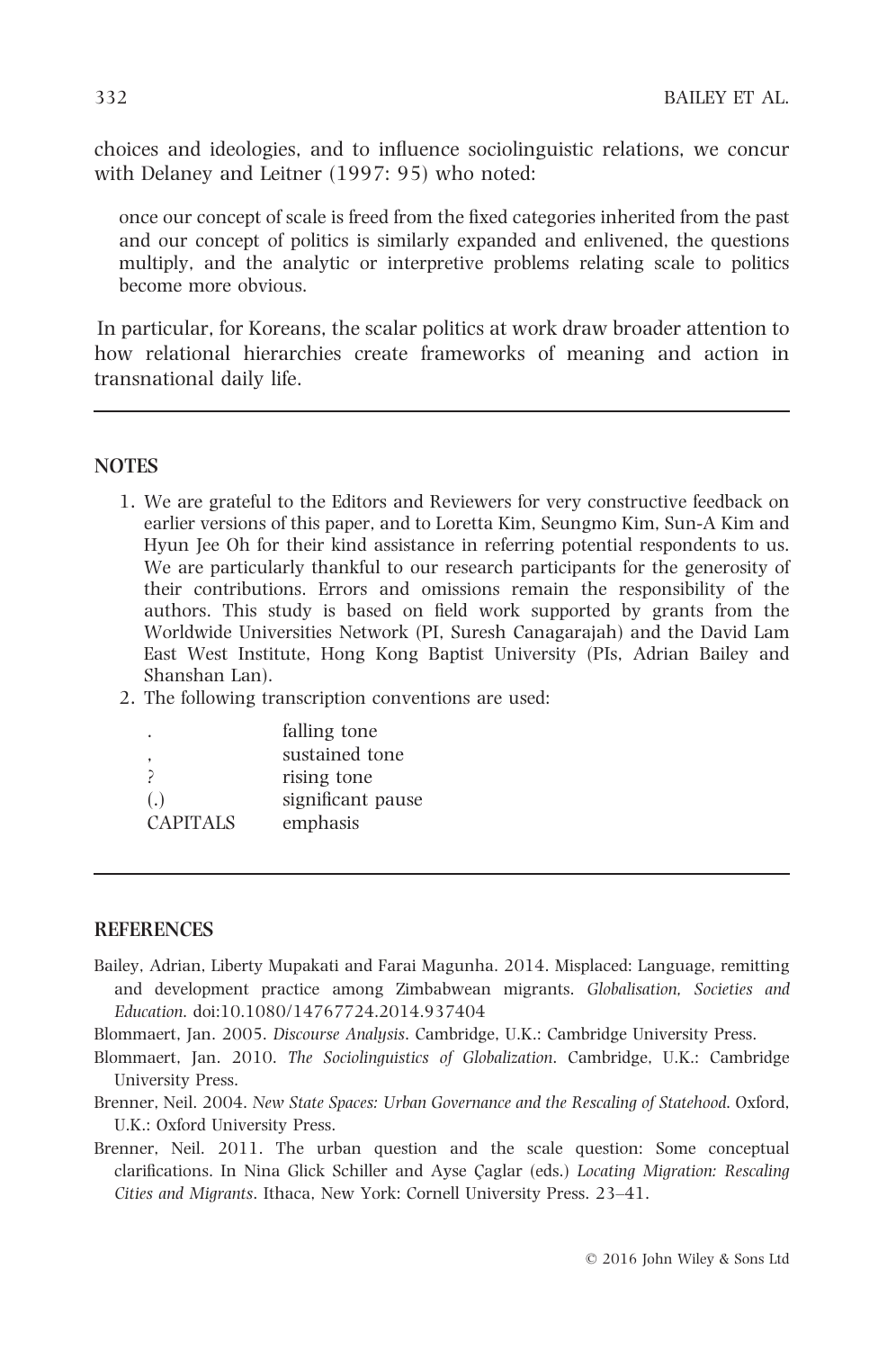- Canagarajah, Suresh. 2013. Translingual Practice: Global Englishes and Cosmopolitan Relations. London: Routledge.
- Canagarajah, Suresh and Peter De Costa. 2015. Introduction: Scales analysis, and its uses and prospects in educational linguistics. Linguistics and Education. doi:[10.1016/](http://dx.doi.org/10.1016/j.linged.2015.09.001) [j.linged.2015.09.001](http://dx.doi.org/10.1016/j.linged.2015.09.001)
- Collins, James, Stef Slembrouck and Michael Baynham. 2009. Introduction: Scale, migration, and communicative practice. In James Collins, Stef Slembrouck and Michael Baynham (eds.) Globalization and Language in Contact. London: Continuum. 1–18.
- Delaney, David and Helga Leitner. 1997. The political construction of scale. Political Geography 16: 93–97.
- Fast, Hans. 2012. Language-use as spatial experience: Migrants' non-fluent participation in stabilisations of linguistic practice. Unpublished MSc thesis. Utrecht, The Netherlands: Utrecht University.
- Fortier, Anne-Marie. 2006. The politics of scaling, timing, and embodying: Rethinking the 'new Europe'. Mobilities 1: 313–331.
- Harvey, David. 2005. A Brief History of Neoliberalism. New York: Oxford University Press.
- Hong Kong Population Census Office. 2011. Hong Kong 2011 Population Census Thematic Report: Ethnic Minorities. Hong Kong: Census and Statistics Department.
- Kang, Yoonhee. 2012. Singlish or globish: Multiple language ideologies and global identities among Korean educational migrants in Singapore. Journal of Sociolinguistics 16: 165–183.
- Kim, Hyewon Kang. 2010. Korean language and Korean studies in Hong Kong (1998–2009). Electronic Journal of Foreign Language Teaching 7: 141–153.
- Kobayashi, Audrey and Valerie Preston. 2007. Transnationalism through the life course: Hong Kong immigrants in Canada. Asia Pacific Viewpoint 48: 151–167.
- Lam, Wan Shun Eva and Doris S. Warriner. 2012. Transnationalism and literacy: Investigating the mobility of people, languages, texts, and practices in the context of migration. Reading Research Quarterly 47: 191–215.
- Lin, Angel Mei Yi. 1997. Analyzing the 'language problem' discourses in Hong Kong: How official, academic and media discourses construct and perpetuate dominant models of language, learning and education. Journal of Pragmatics 28: 427–440.
- Lin, Angel Mei Yi. 2006. Contexts of English-in-education policy and practice in postcolonial Hong Kong. Asian Journal of English Language Teaching 16: 25–44.
- Lin, Angel Mei Yi and Avin Tong. 2007. Crossing boundaries: Male consumption of Korean TV dramas and negotiation of gender relations in modern day Hong Kong. Journal of Gender Studies 16: 217–232.
- Moore, Adam. 2008. Rethinking scale as a geographical category: From analysis to practice. Progress in Human Geography 32: 203–225.
- Omi, Michael and Howard Winant. 1986. Racial Formation in the United States from the 1960s to the 1990s. New York: Routledge.
- Park, Joseph Sung-Yul. 2009. The Local Construction of a Global Language: Ideologies of English in South Korea. Berlin, Germany: Mouton de Gruyter.
- Park, Joseph Sung-Yul and Adrienne Lo. 2012. Transnational South Korea as a site for a sociolinguistics of globalization: Markets, timescales, neoliberalism. Journal of Sociolinguistics 16: 147–164.

Park, Joseph Sung-Yul and Lionel Wee. 2012. Markets of English. Abingdon, U.K.: Routledge. Pennycook, Alastair. 2010. Language as a Local Practice. London: Routledge.